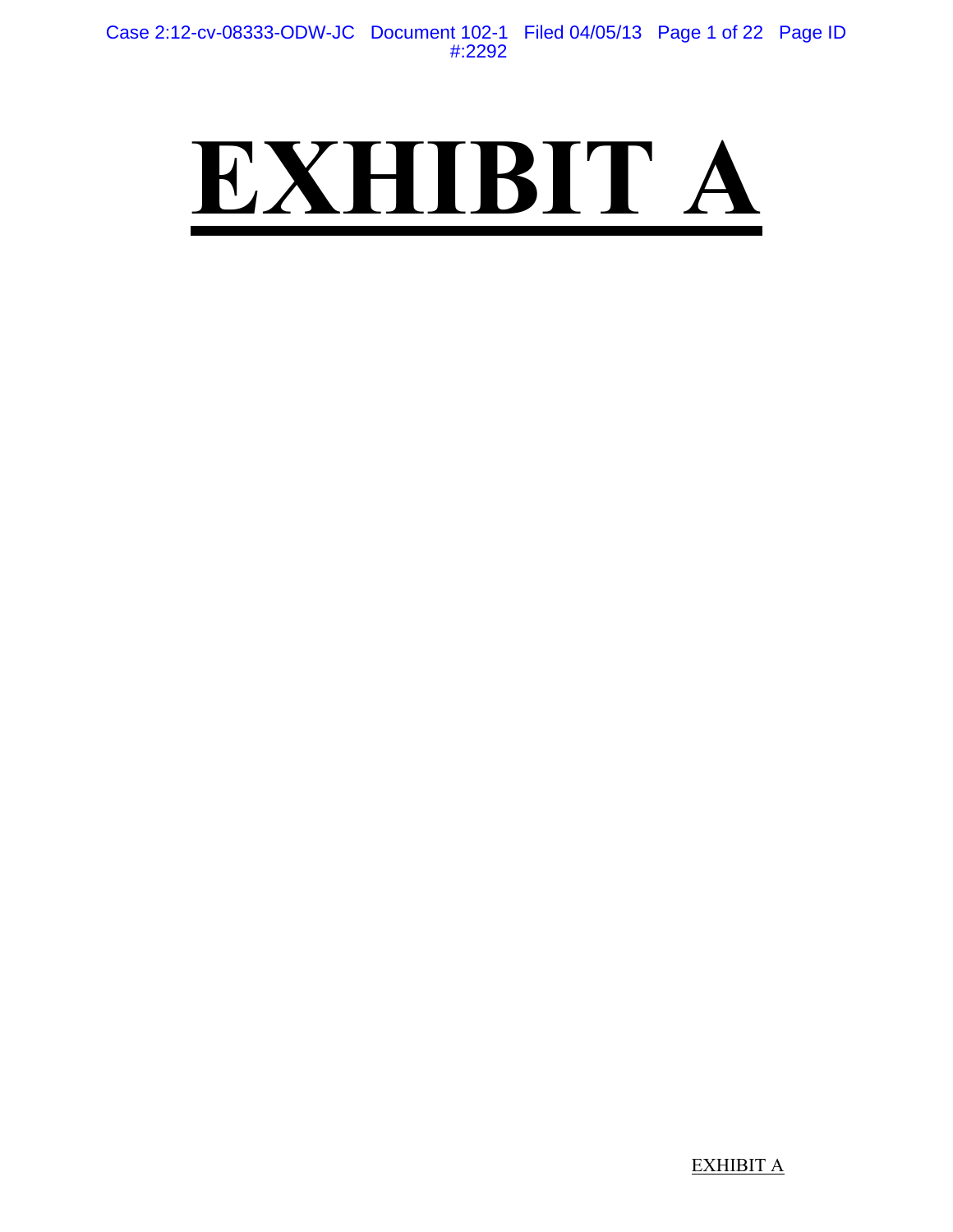#### **LAFFEY MATRIX -- 2003-2013 (2009-10 rates were unchanged from 2008-09 rates)**

|                            |         |         |         |         |         |       | Years (Rate for June 1 - May 31, based on prior year's CPI-U) |           |           |           |
|----------------------------|---------|---------|---------|---------|---------|-------|---------------------------------------------------------------|-----------|-----------|-----------|
| Experience                 | $03-04$ | $04-05$ | $05-06$ | $06-07$ | $07-08$ | 08-09 | $09-10$                                                       | $10 - 11$ | $11 - 12$ | $12 - 13$ |
| $20+$ years                | 380     | 390     | 405     | 425     | 440     | 465   | 465                                                           | 475       | 495       | 505       |
| $11-19$ years              | 335     | 345     | 360     | 375     | 390     | 410   | 410                                                           | 420       | 435       | 445       |
| 8-10 years                 | 270     | 280     | 290     | 305     | 315     | 330   | 330                                                           | 335       | 350       | 355       |
| 4-7 years                  | 220     | 225     | 235     | 245     | 255     | 270   | 270                                                           | 275       | 285       | 290       |
| 1-3 years                  | 180     | 185     | 195     | 205     | 215     | 225   | 225                                                           | 230       | 240       | 245       |
| Paralegals &<br>Law Clerks | 105     | 110     | 115     | 120     | 125     | 130   | 130                                                           | 135       | 140       | 145       |

#### *Explanatory Notes:*

- 1. This matrix of hourly rates for attorneys of varying experience levels and paralegals/law clerks has been prepared by the Civil Division of the United States Attorney's Office for the District of Columbia. The matrix is intended to be used in cases in which a "fee-shifting" statute permits the prevailing party to recover "reasonable" attorney's fees. *See, e.g.,* 42 U.S.C. § 2000e-5(k) (Title VII of the 1964 Civil Rights Act); 5 U.S.C. § 552(a)(4)(E) (Freedom of Information Act); 28 U.S.C. § 2412 (b) (Equal Access to Justice Act). The matrix does **not** apply in cases in which the hourly rate is limited by statute. *See* 28 U.S.C. § 2412(d).
- 2. This matrix is based on the hourly rates allowed by the District Court in *Laffey v. Northwest Airlines, Inc.*, 572 F. Supp. 354 (D.D.C. 1983), *aff'd in part, rev'd in part on other grounds*, 746 F.2d 4 (D.C. Cir. 1984), *cert. denied*, 472 U.S. 1021 (1985). It is commonly referred to by attorneys and federal judges in the District of Columbia as the "*Laffey* Matrix" or the "United States Attorney's Office Matrix." The column headed "Experience" refers to the years following the attorney's graduation from law school. The various "brackets" are intended to correspond to "junior associates" (1-3 years after law school graduation), "senior associates" (4-7 years), "experienced federal court litigators" (8-10 and 11-19 years), and "very experienced federal court litigators" (20 years or more). *See Laffey*, 572 F. Supp. at 371.
- 3. The hourly rates approved by the District Court in *Laffey* were for work done principally in 1981-82. The Matrix begins with those rates. *See Laffey*, 572 F. Supp. at 371 (attorney rates) & 386 n.74 (paralegal and law clerk rate). The rates for subsequent yearly periods were determined by adding the change in the cost of living for the Washington, D.C. area to the applicable rate for the prior year, and then rounding to the nearest multiple of \$5 (up if within \$3 of the next multiple of \$5). The result is subject to adjustment if appropriate to ensure that the relationship between the highest rate and the lower rates remains reasonably constant. Changes in the cost of living are measured by the Consumer Price Index for All Urban Consumers (CPI-U) for Washington-Baltimore, DC-MD-VA-WV, as announced by the Bureau of Labor Statistics for May of each year.
- 4. Use of an updated *Laffey* Matrix was implicitly endorsed by the Court of Appeals in *Save Our Cumberland Mountains v. Hodel*, 857 F.2d 1516, 1525 (D.C. Cir. 1988) (en banc). The Court of Appeals subsequently stated that parties may rely on the updated *Laffey* Matrix prepared by the United States Attorney's Office as evidence of prevailing market rates for litigation counsel in the Washington, D.C. area. *See Covington v. District of Columbia*, 57 F.3d 1101, 1105 & n. 14, 1109 (D.C. Cir. 1995), *cert. denied*, 516 U.S. 1115 (1996). Lower federal courts in the District of Columbia have used this updated *Laffey* Matrix when determining whether fee awards under fee-shifting statutes are reasonable. *See, e.g.*, *Blackman v. District of Columbia*, 59 F. Supp. 2d 37, 43 (D.D.C. 1999); *Jefferson v. Milvets System Technology, Inc.*, 986 F. Supp. 6, 11 (D.D.C. 1997); *Ralph Hoar & Associates v. Nat'l Highway Transportation Safety Admin.*, 985 F. Supp. 1, 9-10 n.3 (D.D.C. 1997); *Martini v. Fed. Nat'l Mtg Ass'n*, 977 F. Supp. 482, 485 n.2 (D.D.C. 1997); *Park v. Howard University*, 881 F. Supp. 653, 654 (D.D.C. 1995).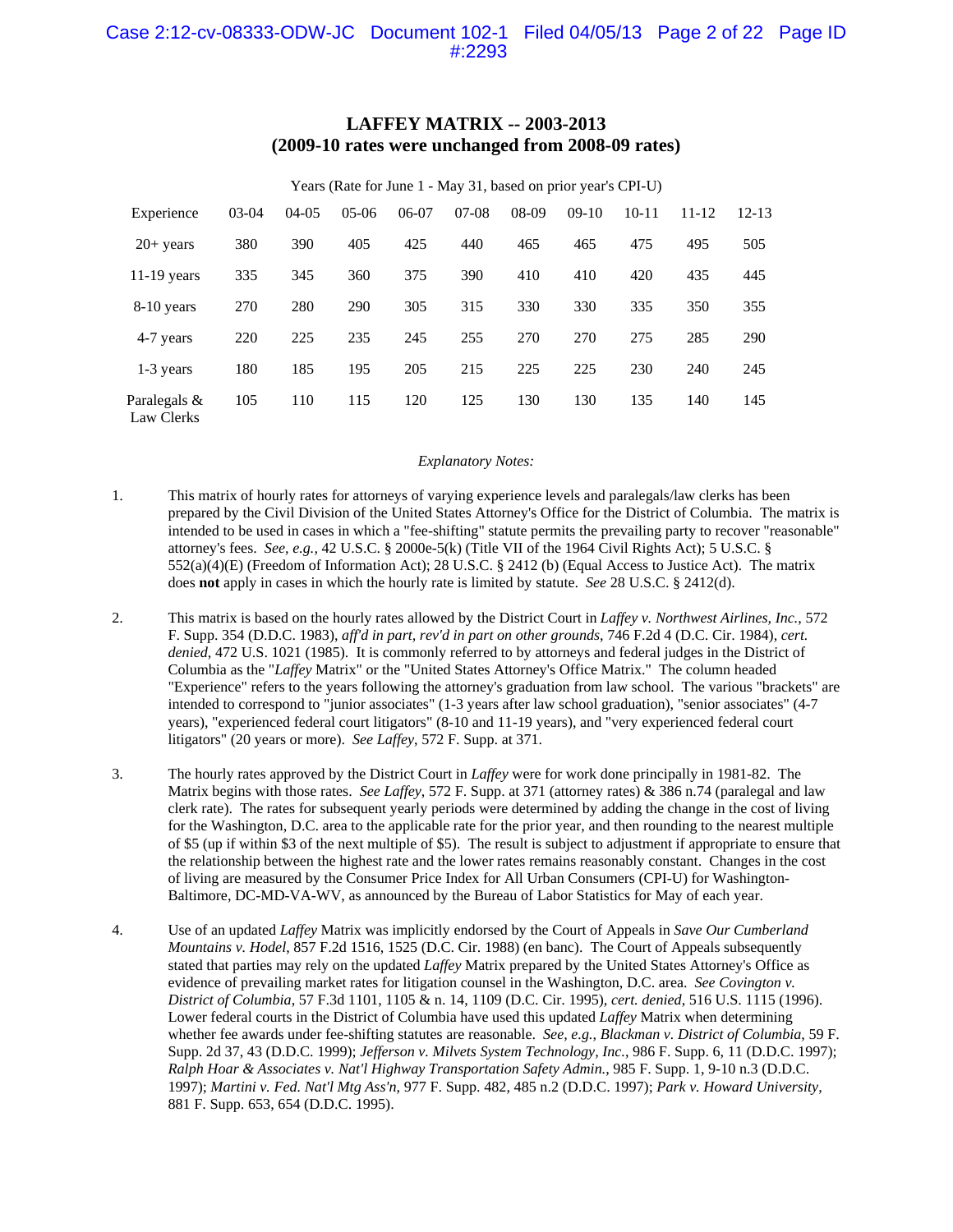## **EXHIBIT B**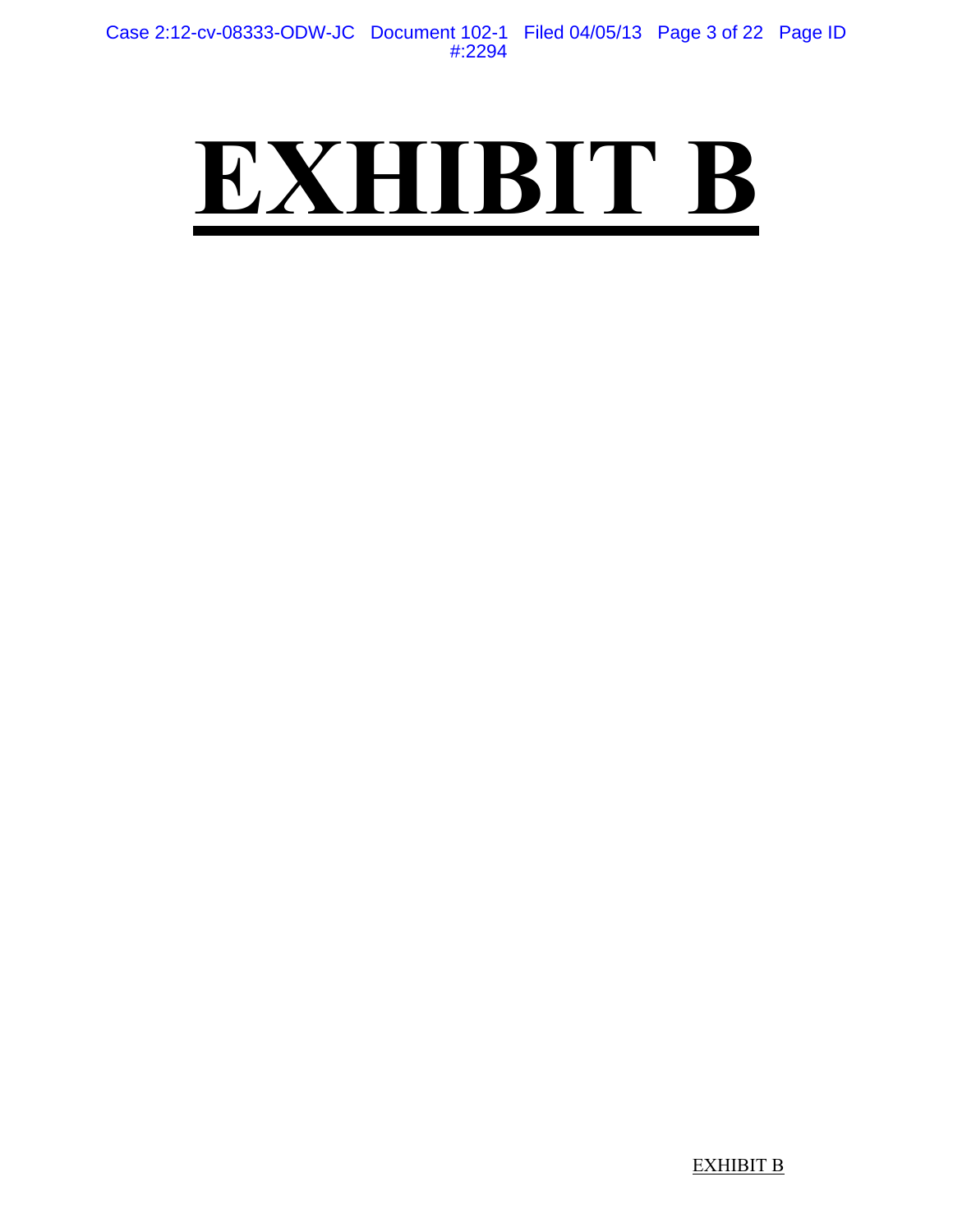**IN** 

|                         |                     |                      |                            | Years Out of Law School * |         |          |           |        |  |
|-------------------------|---------------------|----------------------|----------------------------|---------------------------|---------|----------|-----------|--------|--|
|                         | Year                | Adjustmt<br>Factor** | Paralegal/<br>Law<br>Clerk | $1-3$                     | $4 - 7$ | $8 - 10$ | $11 - 19$ | $20 +$ |  |
|                         | $6/01/12 - 5/31/13$ | 1.0258               | \$170                      | \$312                     | \$383   | \$554    | \$625     | \$753  |  |
| រពិញ្ <sup>កូ</sup> លាន | $6/01/11 - 5/31/12$ | 1.0352               | \$166                      | \$305                     | \$374   | \$540    | \$609     | \$734  |  |
|                         | $6/01/10 - 5/31/11$ | 1.0337               | \$161                      | \$294                     | \$361   | \$522    | \$589     | \$709  |  |
| <b>Aatrix</b>           | 6/01/09-5/31/10     | 1.0220               | \$155                      | \$285                     | \$349   | \$505    | \$569     | \$686  |  |
|                         | 6/01/08-5/31/09     | 1.0399               | \$152                      | \$279                     | \$342   | \$494    | \$557     | \$671  |  |
| 18                      | 6/01/07-5/31/08     | 1.0516               | \$146                      | \$268                     | \$329   | \$475    | \$536     | \$645  |  |
|                         | 6/01/06-5/31/07     | 1.0256               | \$139                      | \$255                     | \$313   | \$452    | \$509     | \$614  |  |
|                         | $6/1/05 - 5/31/06$  | 1.0427               | \$136                      | \$249                     | \$305   | \$441    | \$497     | \$598  |  |
|                         | $6/1/04 - 5/31/05$  | 1.0455               | \$130                      | \$239                     | \$293   | \$423    | \$476     | \$574  |  |
|                         | $6/1/03 - 6/1/04$   | 1.0507               | \$124                      | \$228                     | \$280   | \$405    | \$456     | \$549  |  |
|                         | $6/1/02 - 5/31/03$  | 1.0727               | \$118                      | \$217                     | \$267   | \$385    | \$434     | \$522  |  |
|                         | $6/1/01 - 5/31/02$  | 1.0407               | \$110                      | \$203                     | \$249   | \$359    | \$404     | \$487  |  |
|                         | 6/1/00-5/31/01      | 1.0529               | \$106                      | \$195                     | \$239   | \$345    | \$388     | \$468  |  |
|                         | 6/1/99-5/31/00      | 1.0491               | \$101                      | \$185                     | \$227   | \$328    | \$369     | \$444  |  |
|                         | 6/1/98-5/31/99      | 1.0439               | \$96                       | \$176                     | \$216   | \$312    | \$352     | \$424  |  |
|                         | 6/1/97-5/31/98      | 1.0419               | \$92                       | \$169                     | \$207   | \$299    | \$337     | \$406  |  |
|                         | 6/1/96-5/31/97      | 1.0396               | \$88                       | \$162                     | \$198   | \$287    | \$323     | \$389  |  |
|                         | 6/1/95-5/31/96      | 1.032                | \$85                       | \$155                     | \$191   | \$276    | \$311     | \$375  |  |
|                         | 6/1/94-5/31/95      | 1.0237               | \$82                       | \$151                     | \$185   | \$267    | \$301     | \$363  |  |

The methodology of calculation and benchmarking for this Updated Laffey Matrix has been approved in a number of cases. See, e.g., McDowell v. District of Columbia, Civ. A. No. 00-594 (RCL), LEXSEE 2001 U.S. Dist. LEXIS 8114 (D.D.C. June 4, 2001); Salazar v. Dist. of Col., 123 F.Supp.2d 8 (D.D.C. 2000).

**History** 

**Case Lav** 

Expert 0

See the I

**Contact** 

Home

Links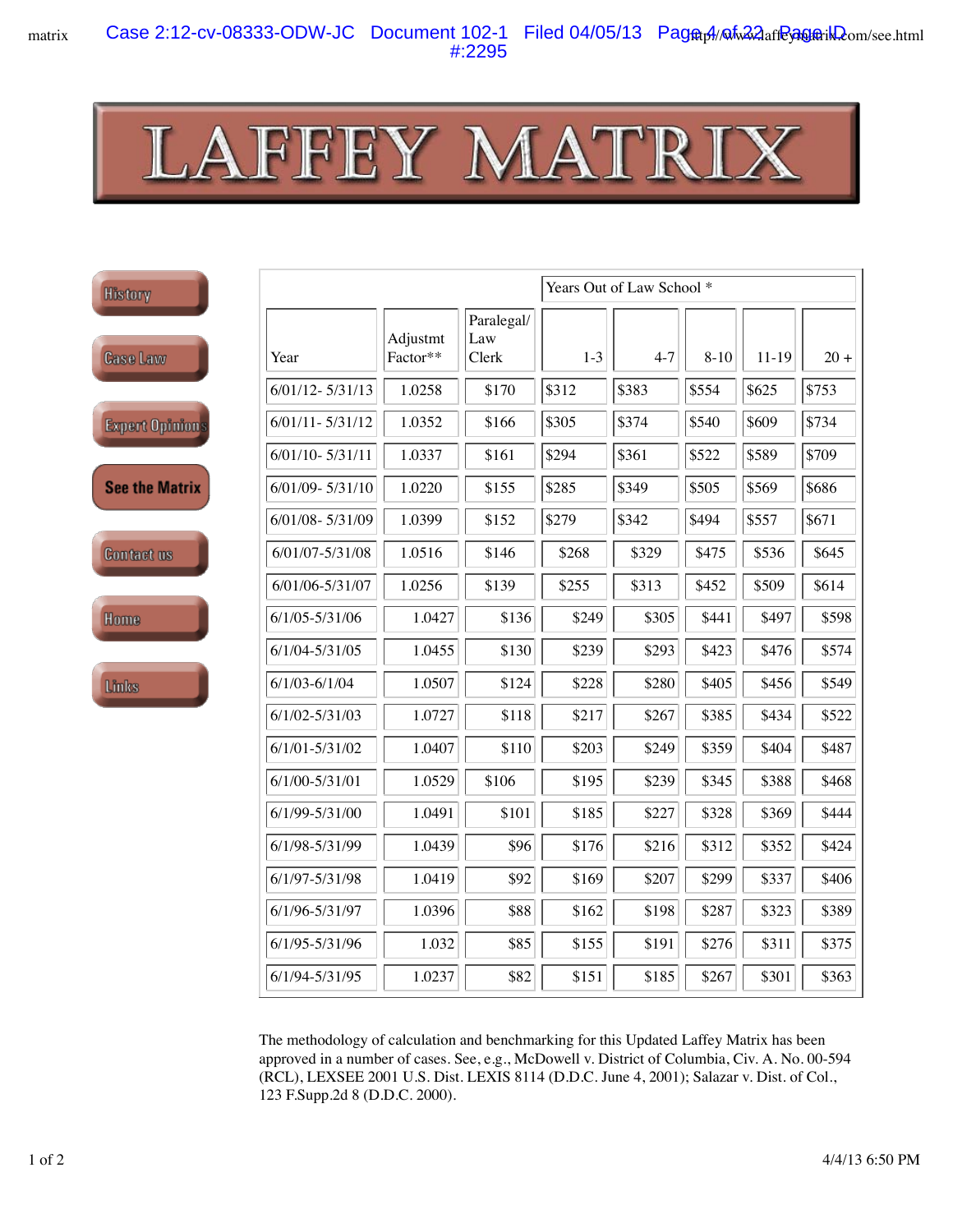\* "Years Out of Law School" is calculated from June 1 of each year, when most law students graduate. "1-3" includes an attorney in his 1st, 2nd and 3rd years of practice, measured from date of graduation (June 1). "4-7" applies to attorneys in their 4th, 5th, 6th and 7th years of practice. An attorney who graduated in May 1996 would be in tier "1-3" from June 1, 1996 until May 31, 1999, would move into tier "4-7" on June 1, 1999, and tier "8-10" on June 1, 2003.

\*\* The Adjustment Factor refers to the nation-wide Legal Services Component of the Consumer Price Index produced by the Bureau of Labor Statistics of the United States Department of Labor.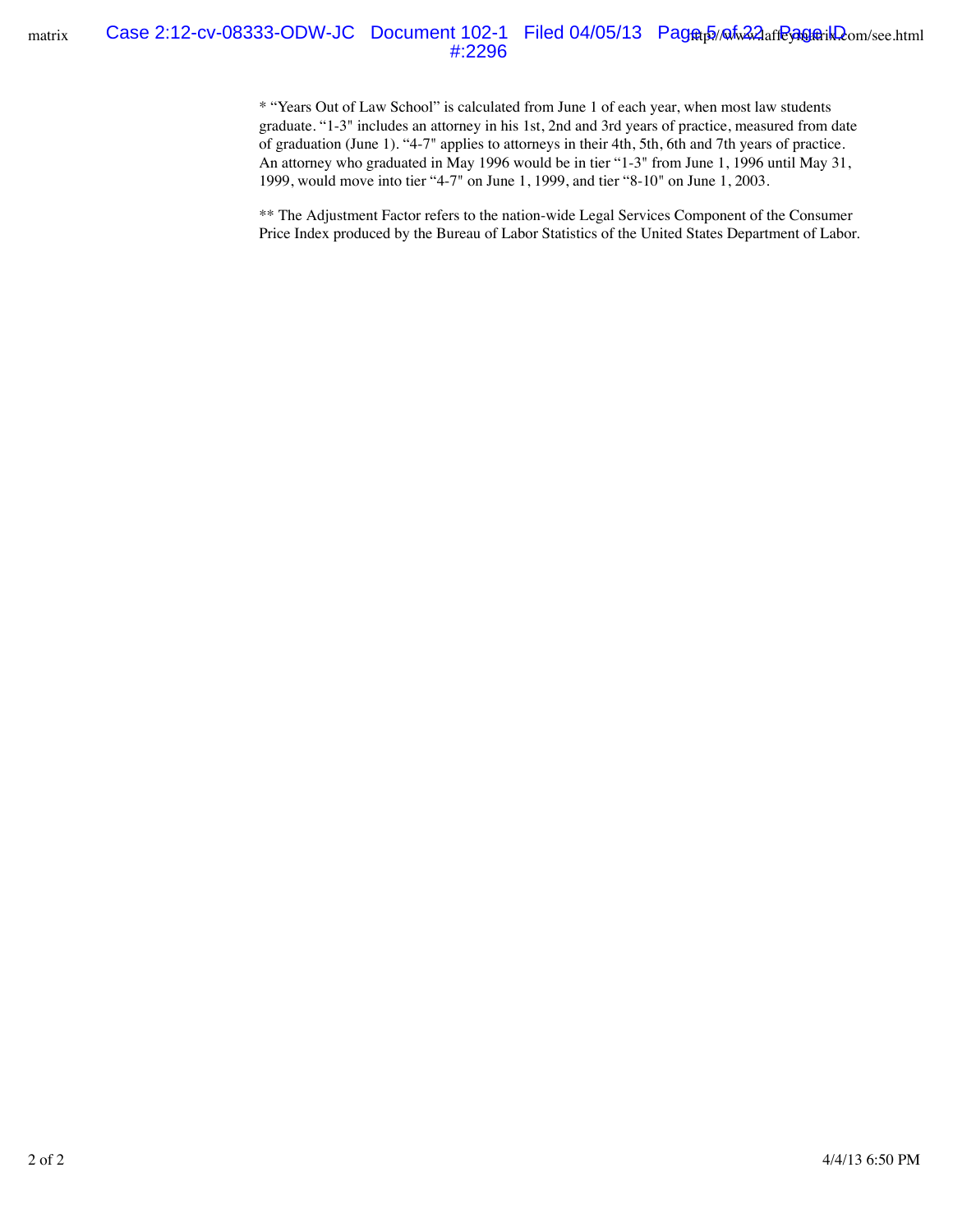## **EXHIBIT C**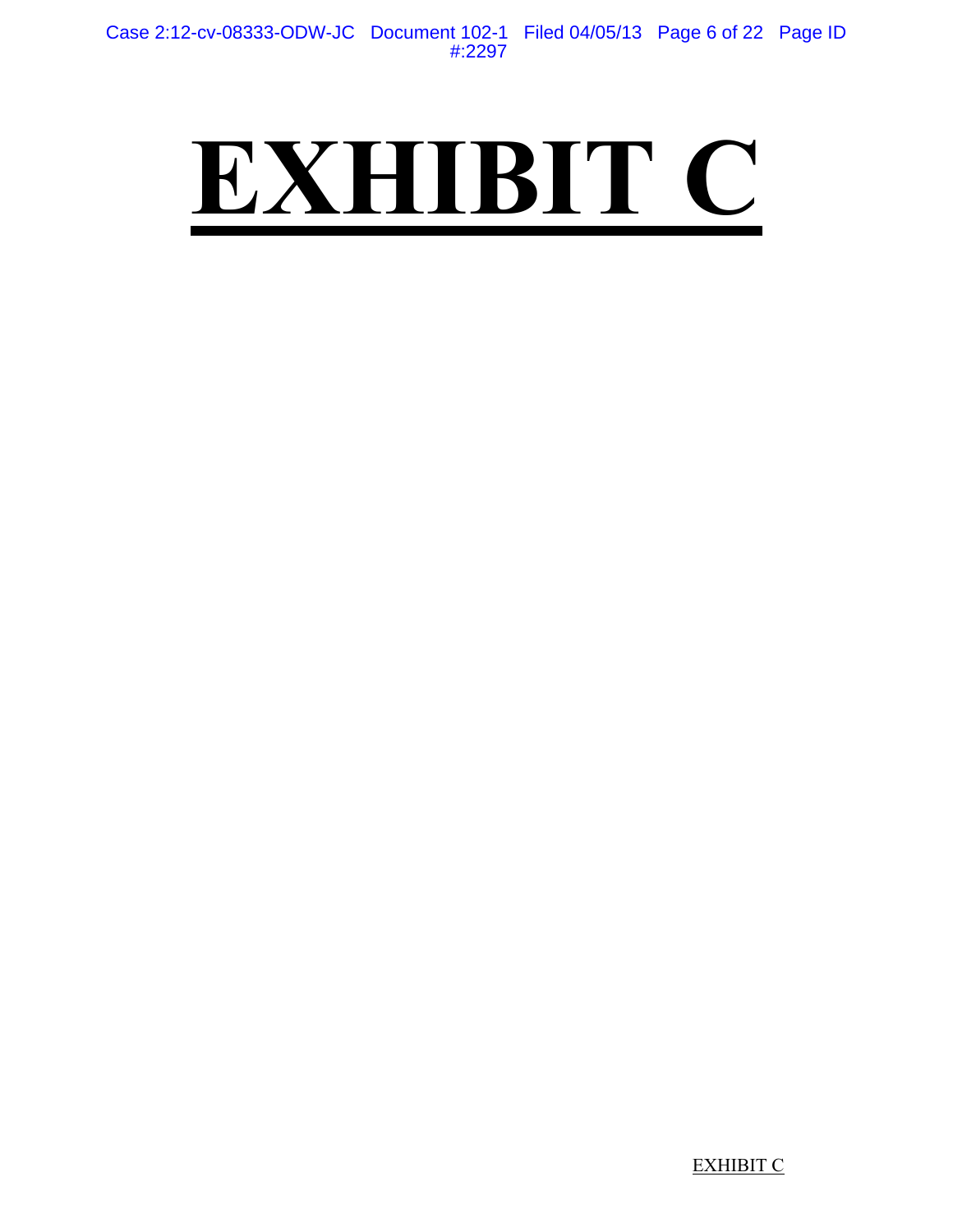Case 2:12-cv-08333-ODW-JC Document 102-1 Filed 04/05/13 Page 7 of 22 Page ID #:2298

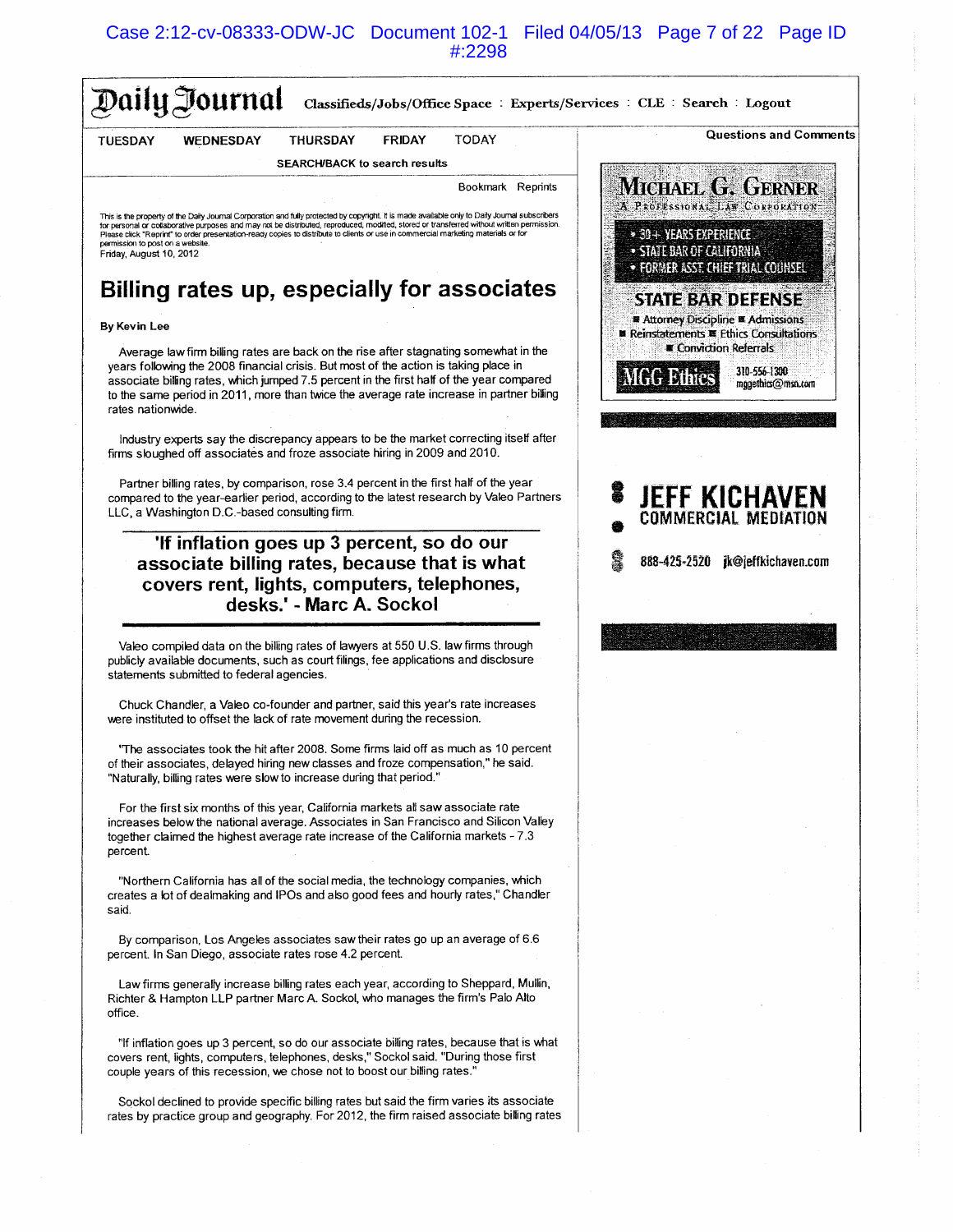#### Case 2:12-cv-08333-ODW-JC Document 102-1 Filed 04/05/13 Page 8 of 22 Page ID #:2299

#### roughly 3 percent, he said.

James G. Leipold, executive director of the National Association for Law Placement in Washington D.C., said the jump in billing rates results from the overall decrease of associates at law firms, especially at large law firms. Large law firms, which are the biggest employers of junior lawyers, are relying less on partnership-track associates and more on staff lawyers, paralegals and contract lawyers.

NALP data reveals that from 2008 to 2011, large law firms on average hired entry-level associates at an annual starting salary of \$160,000. Some law firms cut their starting salaries to \$145,000 during that time but not many. Leipold said he thought more firms would follow suit.

"What we saw was that law firms reduced their associate class sizes dramatically, but they didn't reduce their pay," Leipold said. "They just provided many fewer jobs."

Some large firms have turned to creating nonpartnership-track staff lawyer positions for new classes of junior lawyers, whose billing rates and compensation are lower than those of partnership-track associates.

Law firms can then maintain or increase the billing rates for the small number of associates on the partnership track, knowing they can turn to their staff lawyers, paralegals or contract lawyers to drive down the cost of legal services for clients.

"I think you'll see that [approach] more in the next couple of years," Leipold said. "It's another way for them to bring the salary structure back down and meet the cost-containment demands of clients and use people more efficiently."

#### **RELATED ARTICLES** Salaries for recent law school grads continue to fall July 13, 2012 The median starting salary for members of the class of 2011 has fallen to \$60,000. Examining the real cost of purchasing lateral talent June 19, 2012 Part Two of a five-part series. By Edwin B. Reeser Statistics show entry-level law jobs at lowest levels June 8, 2012 The class of 2011 had an overall employment rate of 85.6 percent as of February, the lowest rate since 1994, according to a report by the National Association for Law Placement. Playing to win in today's legal new normal April 23, 2012 Regardless of size, you can improve efficiencies and concentrate on what you do best to operate more efficiently. By Paul Lippe and Ed Reeser

HOME: MOBILE SITE: CLASSIFIEDS: EXPERTS/SERVICES: CLE: DIRECTORIES: SEARCH: LOGOUT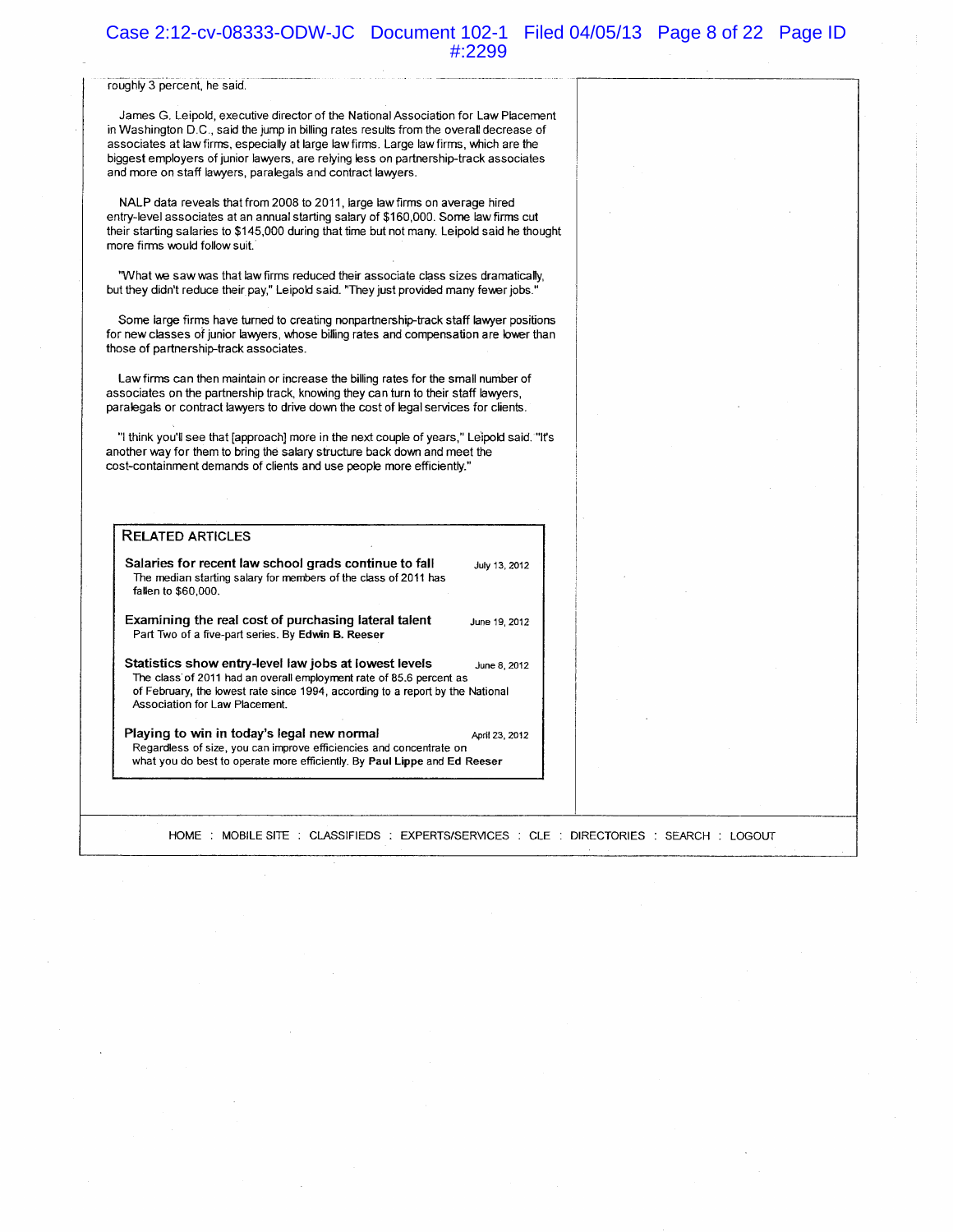

in insurance litigation before the state Supreme Court

## s large insurance suit

#### les insurers must pay out claims that are 'stacked.'

entitled to "all sums" coverage, or the full amount provided by their policy limit, even if some of the damage occurred outside of the policy period.

'This is going to make it much more difficult for insurers to offer such abysmally low sums to their insured during settlement negotiations.

- Roger W. Simpson

The court also ruled that when an entity purchases insurance policies from several companies over an extended period of time, the insured can recoup the maximum amount of the policy limits from each company - a practice known as stacking. Insurance companies argued that the insured should only recover the maximum amount of money provided during a single policy period, and

that the insurance companies would split that cost.

"An all-sums-with-stacking rule has numerous advantages," Chin wrote. He said it resolves the question of insurance coverage "as equitably as possible." It also "comports with the parties' reasonable expectations," both for the insurance companies which expect to pay for damage that occurs and for the policy holder that "reasonably expects indemnification for the time periods in which it purchased<br>coverage." State of California v. Continental Insurance Co., S170560.

The decision could eventually lead to efforts by the insurance industry to exclude coverage for high exposure claims, such as buildings with potential asbestos problems.

The case concerns the Stringfellow quarry in Riverside County. Opened in 1956 as an industrial waste deposit site, it collected more than 30 million gallons of industrial waste during its operation. But the quarry had several flaws leading to contaminants reaching groundwater. In 1972, the site was closed, but it continued to leak. In 1998, a federal court

### Associate billing rates start climbing again

Average rates going back up after stagnation brought on by recession

By Kevin Lee Daily Journal Staff Writer

Average law firm billing rates are back on the rise after stagnating somewhat in the years following the 2008 financial crisis. But most of the action is taking place in associate billing rates, which jumped 7.5 percent in the first half of the year compared to the same period in 2011, more than twice the average rate increase in partner billing rates nationwide.

Industry experts say the discrepancy appears to be the market correcting itself after firms sloughed off associates and froze associate hiring in 2009 and 2010.

Partner billing rates, by comparison, rose 3.4 percent in the first half of the year compared to the year-earlier period, according to the latest research by Valeo Partners LLC, a Washington D.C.-based consulting firm.

Valeo compiled data on the billing rates of lawyers at 550 U.S. law firms through publicly awyers above clear and an anti-architecture available documents, such as court filings, fee applications and disclosure statements submitted to federal agencies.

Chuck Chandler, a Valeo co-founder and partner, said this year's rate increases were instituted to offset the lack of rate movement during the recession.

The associates took the hit after 2008. Some firms laid off as much as 10 percent of their associates, delayed hiring new classes and froze compensation," he said. "Naturally, billing rates were slow to increase during that period.

For the first six months of this year, California markets all saw associate rate increases below the national average. Associates in San Francisco and Silicon Valley together claimed the highest average rate increase of the California markets - 7.3 percent.

"Northern California has all of the social media, the technology companies, which creates a lot of dealmaking and IPOs and also good fees and hourly rates," Chandler said.

By comparison, Los Angeles associates saw their rates go up an average of 6.6 percent. In San Diego, associate rates rose 4.2 percent.

Law firms generally increase billing rates each year, according to Sheppard, Mullin, Richter & Hampton LLP partner Marc A. Sockol, who manages the firm's Palo Alto office.

"If inflation goes up 3 percent, so do our associate billing rates, because that is what covers rent, lights, computers, telephones,<br>desks," Sockol said. "During those first couple years of this recession, we chose not to

See Page 4 - INSUREDS

### lel attorney explains belated admission to court

ertence and oversight, and my<br>duct was not willful," Estrich t۴

rewal filed an order Wednesday ng that Estrich explain why hadn't entered an annearance

Cupertino-based consumer technology company spoliated evidence. Grewal previously ordered a similar instruction against Samsung for failing to preserve evidence. Attorneys for Apple claimSamJohn B. Quinn for defying the court by releasing excluded evidence to<br>the media. Then, Samsung lawyers broke minor rules when they took some of the witnesses on a tour of the court when it wasn't in session



See Page 5 - ASSOCIATE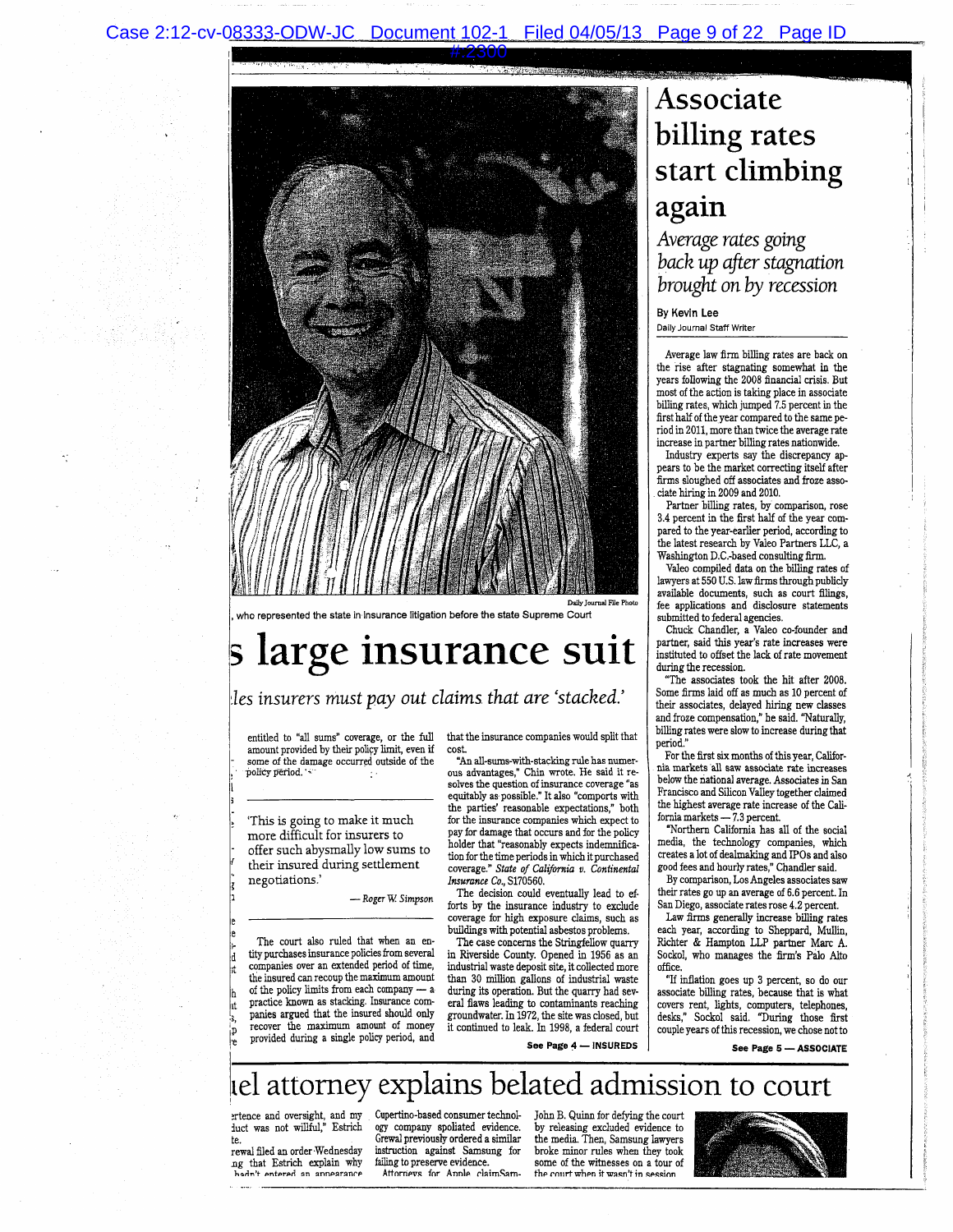LAW FIRM

| Location           | Position         | 2012  | 2011  | Percent Increase |
|--------------------|------------------|-------|-------|------------------|
| <b>Los Angeles</b> | Partner          | \$797 | \$766 | 4.0%             |
|                    | <b>Associate</b> | \$550 | \$516 | 6.6%             |
| San Diego          | Partner          | \$568 | \$568 | 0%               |
|                    | Associate        | \$394 | \$378 | 4.2%             |
| San Francisco      | Partner          | \$675 | \$664 | 3.2%             |
|                    | Associate        | \$482 | \$449 | 7.3%             |
| National           | Partner          | \$750 | \$725 | 3.4%             |
|                    | Associate        | \$495 | \$460 | 7.5%             |

### **Average Law Firm Billing Rates**

Source: Valeo 2012 Halftime Report

## Associate billing rates going up

#### Continued from page 1

boost our billing rates."

Sockol declined to provide specific billing rates but said the firm varies its associate rates by practice group and geography. For 2012, the firm raised associate billing rates roughly 3 percent, he said.

James G. Leipold, executive director of the National Association for Law Placement in Washington D.C., said the jump in billing rates results from the overall decrease of associates at law firms, especially at large law firms. Large law firms, which are the biggest employers of junior lawyers, are relying less on partnership-track associates and more on staff lawyers, paralegals and contract lawyers.

NALP data reveals that from 2008 to 2011, large law firms on average hired entry-level associates at an

annual starting salary of \$160,000. Some law firms cut their starting salaries to \$145,000 during that time but not many. Leipold said he thought more firms would follow suit.

'If inflation goes up 3 percent, so do our associate billing rates, because that is what covers rent, lights, computers, telephones, desks.'

-Marc A. Sockol

labourness

"What we saw was that law firms reduced their associate class sizes dramatically, but they didn't reduce their pay," Leipold said. "They just provided many fewer jobs."

Some large firms have turned to creating nonpartnership-track staff lawyer positions for new classes of junior lawyers, whose billing rates and compensation are lower than those of partnership-track associates.

Law firms can then maintain or increase the billing rates for the small number of associates on the partnership track, knowing they can turn to their staff lawyers, paralegals or contract lawyers to drive down the cost of legal services for clients.

"I think you'll see that [approach] more in the next couple of years," Leipold said. "It's another way for them to bring the salary structure back down and meet the cost-containment demands of clients and use people more efficiently."

kevin\_lee@dailyjournal.com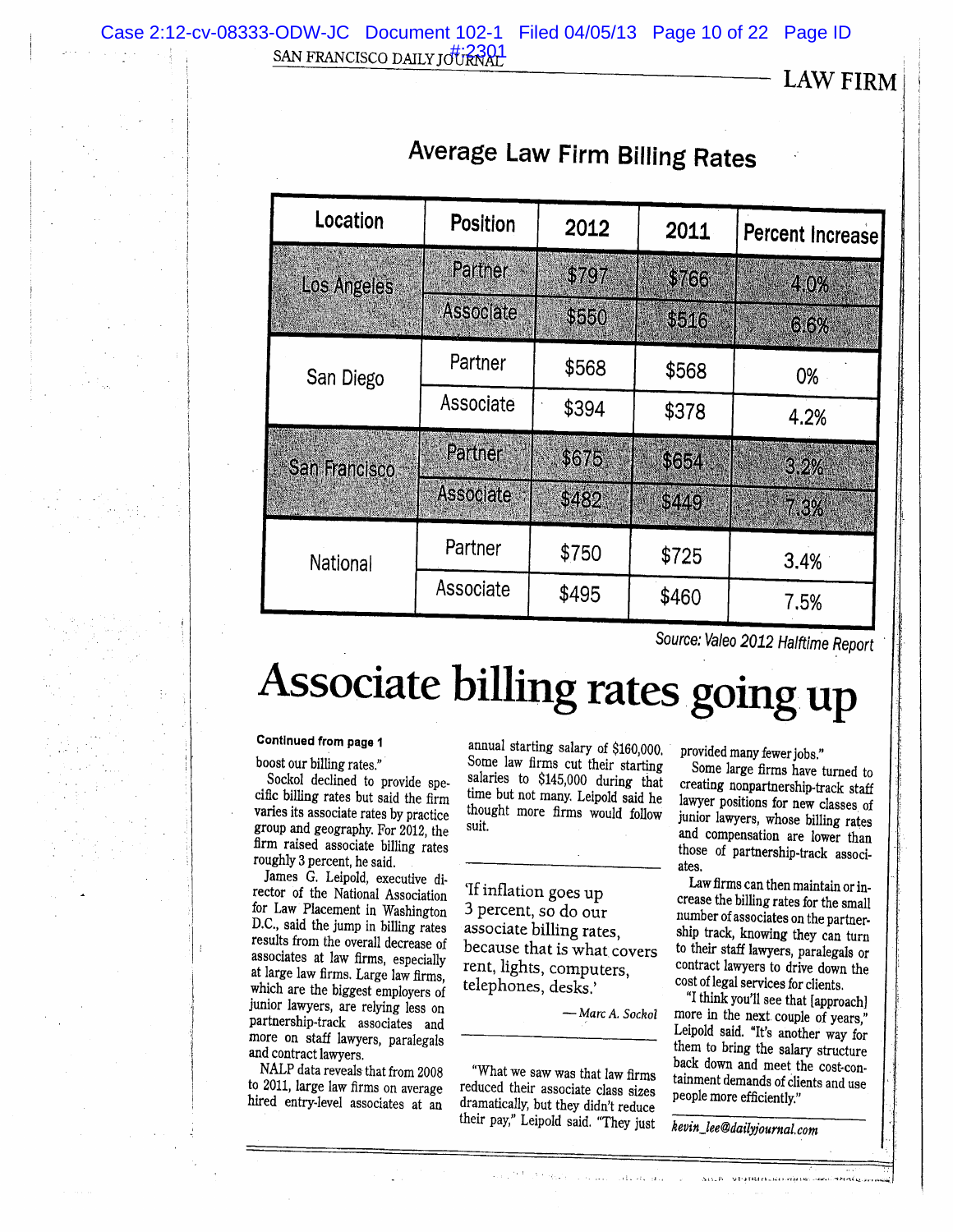## **EXHIBIT D**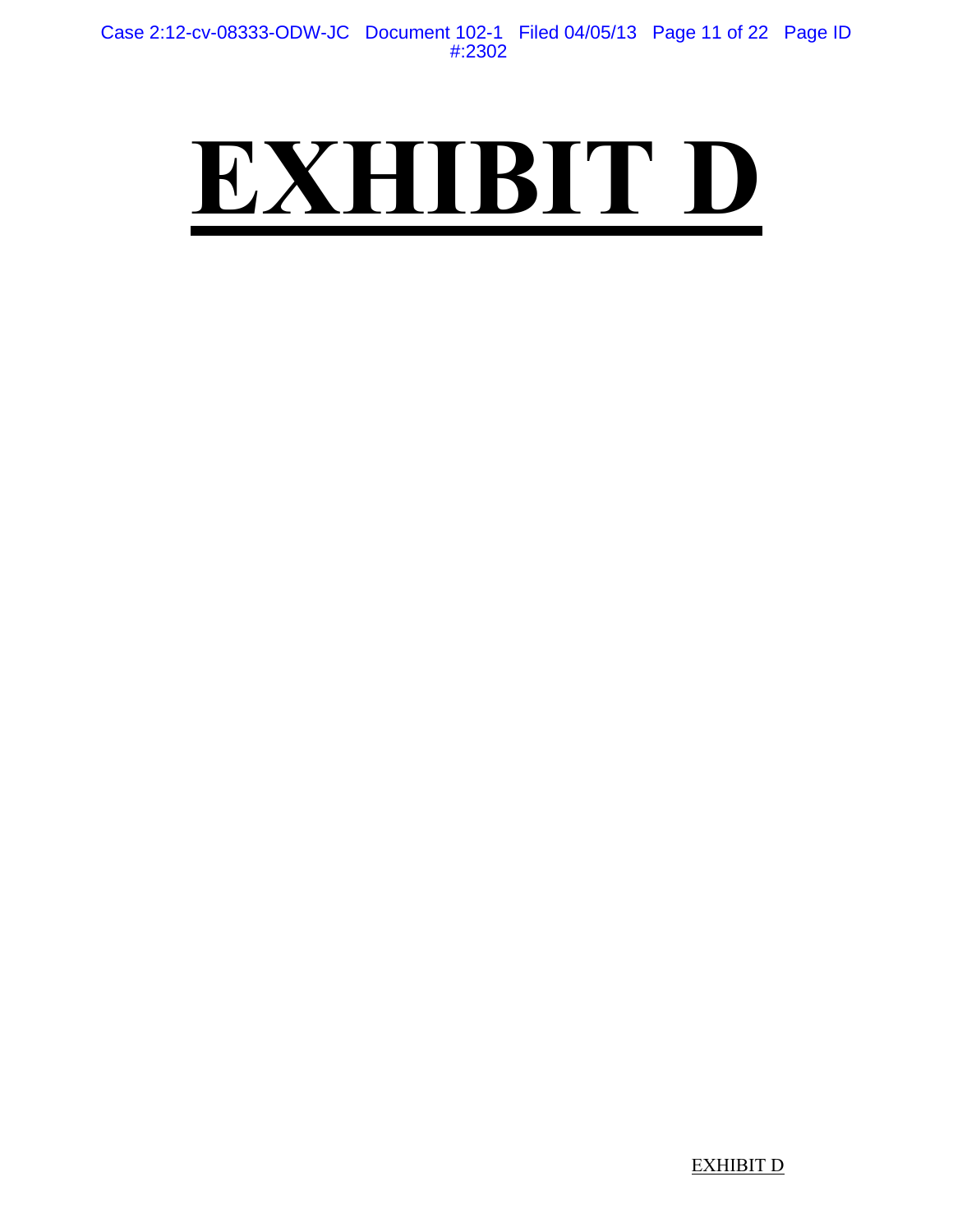**The Pietz Law Firm** 3770 Highland Ave., Ste. 206 Manhattan Beach, CA 90266



#### **Ingenuity 13 - C.D. Cal. - 12-cv-8333 Invoice 20256**

| Date                | Apr 04, 2013 |
|---------------------|--------------|
| Terms               |              |
| <b>Service Thru</b> | Apr 04, 2013 |

#### **In Reference To: Pre-Service Litigation (Legal Services)**

| <b>Date</b> | <b>By</b> | <b>Services</b>                                                                                                                                                                                                                                                                                                               | <b>Hours</b> | <b>Rates</b> | <b>Amount</b> |
|-------------|-----------|-------------------------------------------------------------------------------------------------------------------------------------------------------------------------------------------------------------------------------------------------------------------------------------------------------------------------------|--------------|--------------|---------------|
| 11/26/2012  | <b>MP</b> | Legal Services: Review dockets for each Ingenuity 13 and AF<br>Holdings case filed in C.D. Cal.                                                                                                                                                                                                                               | 2.00         | \$300.00/hr  | \$600.00      |
| 11/28/2012  | MP        | Legal Services: Review prior case in E.D. Cal.; telephone<br>conference with attorney for Alan Cooper in Minnesota regarding<br>standing issue; prepare and file ex parte application seeking stay<br>of subpoena return date                                                                                                 | 1.70         | \$300.00/hr  | \$510.00      |
| 11/29/2012  | ΜP        | <b>Legal Services:</b> Prepare draft of notice of related cases                                                                                                                                                                                                                                                               | 3.20         | \$300.00/hr  | \$960.00      |
| 12/03/2012  | MP        | Legal Services: Telephone conference with attorney for Alan<br>Cooper; revise and file notice of related cases; coordinate<br>preparation of multiple courtesy copies for all Judges with a related<br>case; conduct telephonic conference with Magistrate Judge<br>Walsh; prepare meet and confer correspondence to B. Gibbs | 8.10         | \$300.00/hr  | \$2,430.00    |
| 12/07/2012  | MP        | Legal Services: Telephone conference with B. Gibbs; prepare<br>correspondence to B. Gibbs recapping that he would not be<br>answering any meaningful questions about "Alan Cooper"                                                                                                                                            | 1.00         | \$300.00/hr  | \$300.00      |
| 12/13/2012  | MP        | Legal Services: Attempt to contact B. Gibbs, by both email and<br>telephone, several times, to meet and confer; conduct telephonic<br>meet and confer conference with B. Gibbs; prepare follow-up<br>correspondence to B. Gibbs                                                                                               | 0.80         | \$300.00/hr  | \$240.00      |
| 12/14/2012  | MP        | <b>Legal Services: Prepare correspondence to B. Gibbs again</b><br>asking for copy of the verification he submitted in E.D. Cal.<br>Ingenuity 13 case                                                                                                                                                                         | 0.20         | \$300.00/hr  | \$60.00       |
| 12/17/2012  | <b>MP</b> | Legal Services: Review frivolous motion for sanctions against<br>attorney Morgan E. Pietz                                                                                                                                                                                                                                     | 0.60         | \$300.00/hr  | \$180.00      |
| 12/18/2012  | MP        | Legal Services: Prepare and file ex parte application for leave to<br>take early discovery and to further stay subpoena return date                                                                                                                                                                                           | 5.30         | \$300.00/hr  | \$1,590.00    |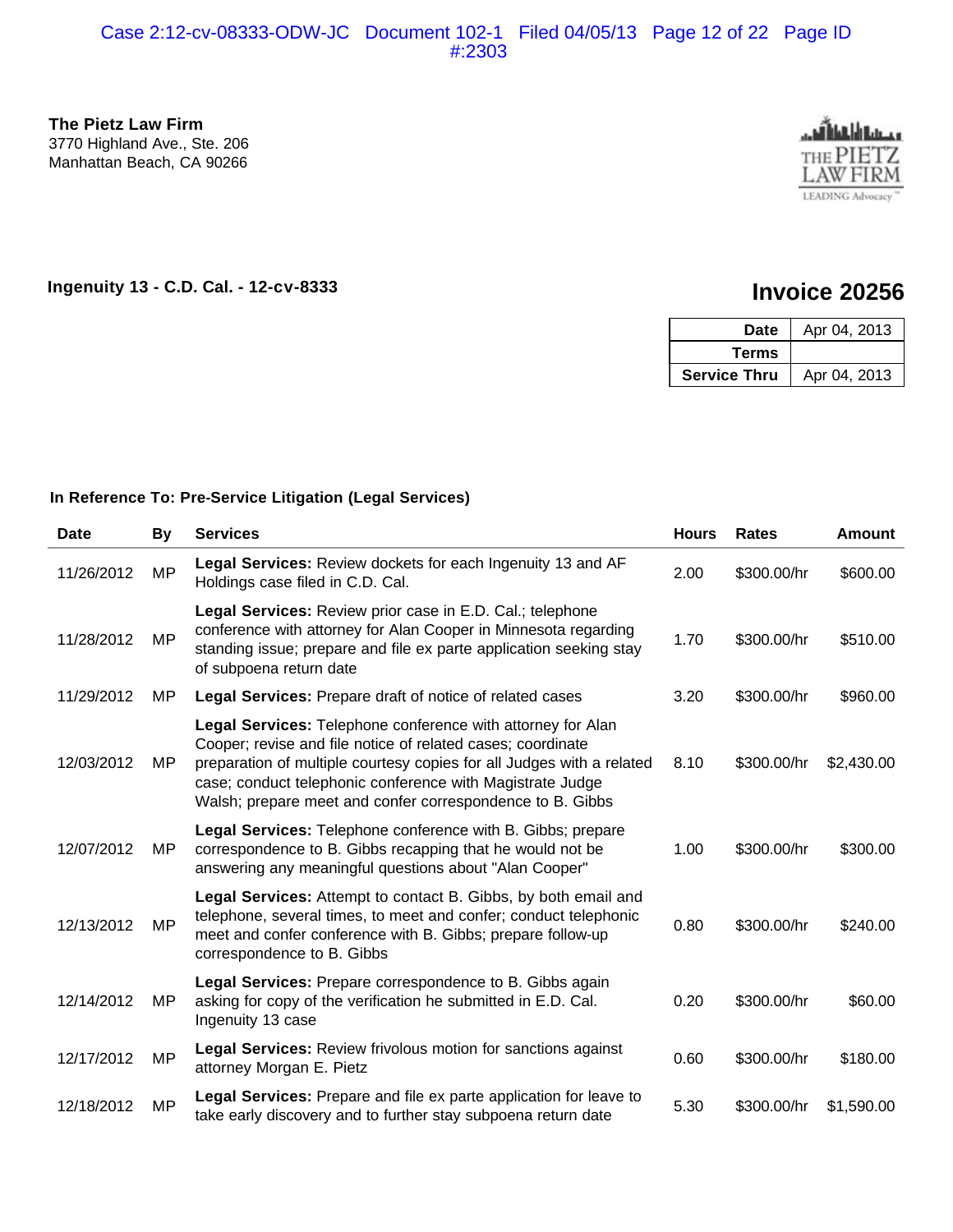#### Case 2:12-cv-08333-ODW-JC Document 102-1 Filed 04/05/13 Page 13 of 22 Page ID #:2304

**The Pietz Law Firm** 3770 Highland Ave., Ste. 206 Manhattan Beach, CA 90266

02/08/2013 MP

Duffy



#### **Ingenuity 13 - C.D. Cal. - 12-cv-8333 Invoice 20256**

0.70 \$300.00/hr \$210.00

|            |           |                                                                                                                                                                                                                                                                                                                                       |       | <b>Date</b>         | Apr 04, 2013 |
|------------|-----------|---------------------------------------------------------------------------------------------------------------------------------------------------------------------------------------------------------------------------------------------------------------------------------------------------------------------------------------|-------|---------------------|--------------|
|            |           |                                                                                                                                                                                                                                                                                                                                       |       | <b>Terms</b>        |              |
|            |           |                                                                                                                                                                                                                                                                                                                                       |       | <b>Service Thru</b> | Apr 04, 2013 |
|            |           |                                                                                                                                                                                                                                                                                                                                       |       |                     |              |
| 12/18/2012 | <b>MP</b> | <b>Legal Services:</b> Prepare opposition to plaintiff's frivolous<br>sanctions motion                                                                                                                                                                                                                                                | 2.10  | \$300.00/hr         | \$630.00     |
| 01/03/2013 | MP        | Legal Services: Prepare request for Leave to to file opposition to<br>Disqualification Motion to Judge Fitzgerald                                                                                                                                                                                                                     | 0.50  | \$300.00/hr         | \$150.00     |
| 01/04/2013 | MP        | <b>Legal Services: Prepare and serve written discovery regarding</b><br>Alan Cooper                                                                                                                                                                                                                                                   | 2.30  | \$300.00/hr         | \$690.00     |
| 01/09/2013 | ΜP        | Legal Services: Prepare opposition to disqualification motion                                                                                                                                                                                                                                                                         | 11.20 | \$300.00/hr         | \$3,360.00   |
| 01/14/2013 | <b>MP</b> | Legal Services: Prepare and file Declaration of Morgan E. Pietz<br>re: Prenda Law, Inc. and exhibits thereto                                                                                                                                                                                                                          | 6.70  | \$300.00/hr         | \$2,010.00   |
| 01/14/2013 | MP        | Legal Services: Revise and file opposition to disqualification<br>motion                                                                                                                                                                                                                                                              | 3.20  | \$300.00/hr         | \$960.00     |
| 01/29/2013 | <b>MP</b> | Legal Services: Prepare correspondence to B. Gibbs regarding<br>attempt to evade discovery by dismissing case and offer to<br>consider not filing a sanctions motion if meaningful discovery<br>responses are provided                                                                                                                | 0.40  | \$300.00/hr         | \$120.00     |
| 01/30/2013 | MP        | Legal Services: Review correspondence from B. Gibbs regarding<br>his intention to substitute out of this case with P. Duffy to take<br>over; prepare correspondence to B. Gibbs and P. Duffy following up<br>on unanswered questions regarding the Alan Cooper early<br>discovery that is the subject of the Court's January 29 Order | 0.60  | \$300.00/hr         | \$180.00     |
| 02/07/2013 | MP        | Legal Services: Prepare correspondence to P. Duffy regarding his<br>attempt to meet and confer about this action (12-cv-8333)                                                                                                                                                                                                         | 0.30  | \$300.00/hr         | \$90.00      |

**Legal Services:** Review order to show cause re: sanctions; place three unsuccessful phone calls to P. Duffy in an attempt to meet and confer at an appointed time, as previously requested by Mr.

**Legal Services:** Prepare correspondence to B. Gibbs again **Legal Services:** Review order to show cause re: sanctions

12/17/2012 MP **Legal Services:**  $R$  Review friends against the sanctions against a sanction for sanctions against the sanctions against the sanctions against the sanctions against the sanctions against the sanctions agains

12/15/2013 MP **Sanctions**<br> $\frac{1}{2}$  Sanction for leave to leave to leave to leave to leave to leave to leave to leave to leave to leave to leave to leave to leave to leave to leave to leave to leave to leave to leave to le

02/15/2013 MP Legal Services: Outline and prepare response to OSC re: 1.00 \$300.00/hr \$300.00<br>Sanctions

attorney Morgan E. Pietz 0.60 \$300.00/hr \$180.00

 $t$ 

02/18/2013 MP **Legal Services:** Prepare response to OSC re: Sanctions 6.40 \$300.00/hr \$1,920.00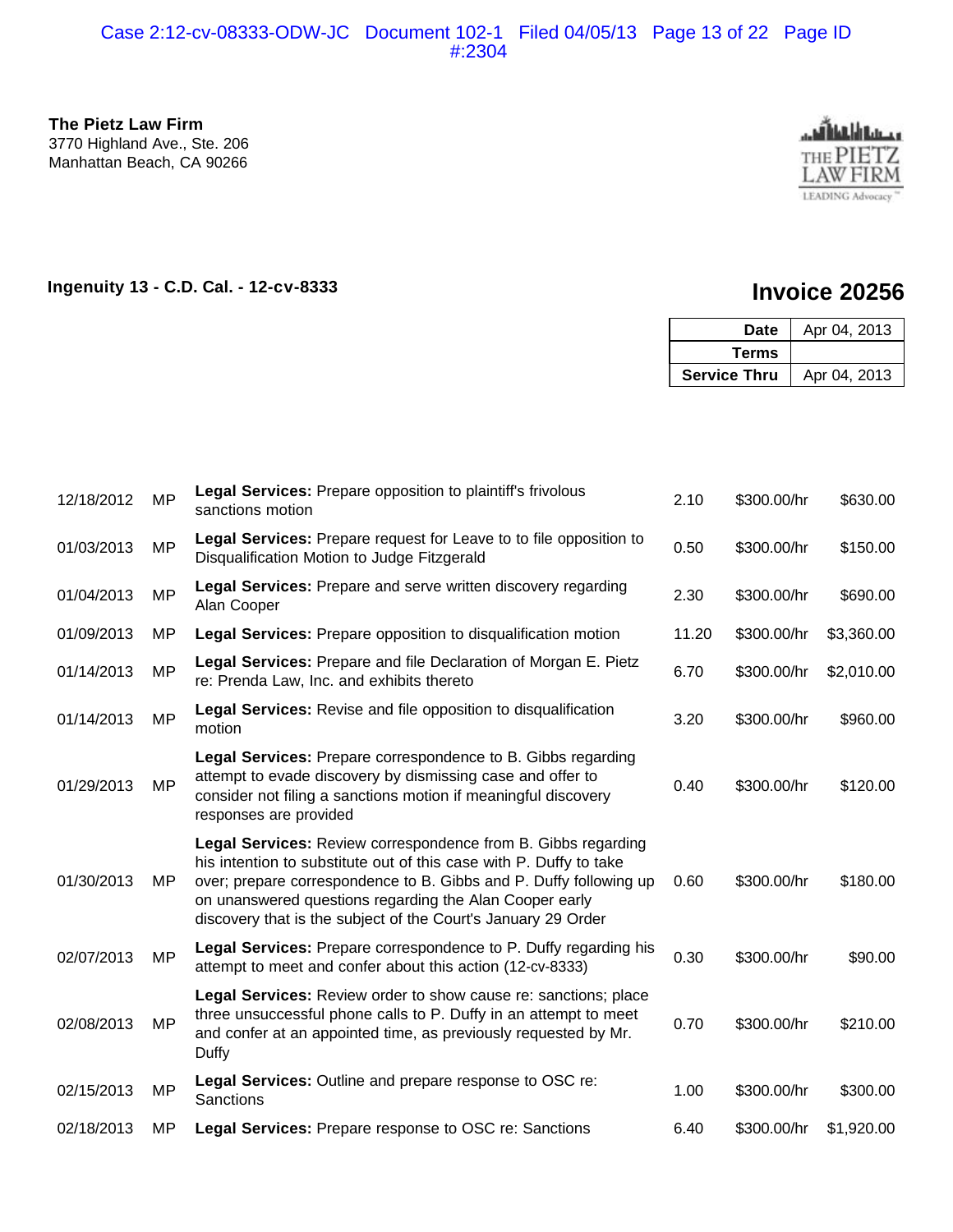#### Case 2:12-cv-08333-ODW-JC Document 102-1 Filed 04/05/13 Page 14 of 22 Page ID #:2305

**The Pietz Law Firm** 3770 Highland Ave., Ste. 206 Manhattan Beach, CA 90266



#### **Ingenuity 13 - C.D. Cal. - 12-cv-8333 Invoice 20256**

|            |           |                                                                                                                                                                                                                                                                         |              | <b>Date</b>         | Apr 04, 2013 |
|------------|-----------|-------------------------------------------------------------------------------------------------------------------------------------------------------------------------------------------------------------------------------------------------------------------------|--------------|---------------------|--------------|
|            |           |                                                                                                                                                                                                                                                                         | <b>Terms</b> |                     |              |
|            |           |                                                                                                                                                                                                                                                                         |              | <b>Service Thru</b> | Apr 04, 2013 |
|            |           |                                                                                                                                                                                                                                                                         |              |                     |              |
| 02/19/2013 | MP        | Legal Services: Prepare, revise and file response to OSC re:<br>Sanctions                                                                                                                                                                                               | 4.90         | \$300.00/hr         | \$1,470.00   |
| 02/20/2013 | MP        | Legal Services: Prepare illustrative exhibit diagramming the<br>organization of Prenda Law, Inc.                                                                                                                                                                        | 3.50         | \$300.00/hr         | \$1,050.00   |
| 02/21/2013 | <b>MP</b> | Legal Services: Prepare correspondence to A. Waxler regarding<br>joint stipulation to file a reply brief on the sanctions issue                                                                                                                                         | 0.50         | \$300.00/hr         | \$150.00     |
| 02/21/2013 | <b>MP</b> | Legal Services: Investigate suspected second unwitting straw<br>man; review new Guava, LLC verification; research "Alan Mooney"<br>in Minnesota; telephone conference with D. Browning regarding<br>same                                                                | 4.20         | \$300.00/hr         | \$1,260.00   |
| 02/25/2013 | <b>MP</b> | Legal Services: Investigate suspected second unwitting straw<br>man, Allan Mooney, in the Guava, LLC v. Comcast case in St.<br>Clair County, Illinois; telephone conference with K. Larsen, TCF<br>Bank counsel regarding notary Bob Jones; follow up regarding<br>same | 2.70         | \$300.00/hr         | \$810.00     |
| 03/03/2013 | MP        | Legal Services: Prepare reply re: OSC                                                                                                                                                                                                                                   | 3.50         | \$300.00/hr         | \$1,050.00   |
| 03/04/2013 | MP        | Legal Services: Prepare, revise and file reply re: OSC; prepare<br>and file declarations and exhibits in support of same; make<br>inquiries regarding Alan Cooper's willingness to testify                                                                              | 5.40         | \$300.00/hr         | \$1,620.00   |
| 03/07/2013 | <b>MP</b> | Legal Services: Prepare exhibits relating to case in chief for<br>March 11 OSC re: sanctions                                                                                                                                                                            | 8.30         | \$300.00/hr         | \$2,490.00   |
| 03/08/2013 | <b>MP</b> | Legal Services: Prepare potential rebuttal exhibits relating to<br>March 11 OSC re: sanctions; prepare and file opposition to ex<br>parte application seeking withdrawal of order requiring attendance<br>of Prenda representatives                                     | 6.20         | \$300.00/hr         | \$1,860.00   |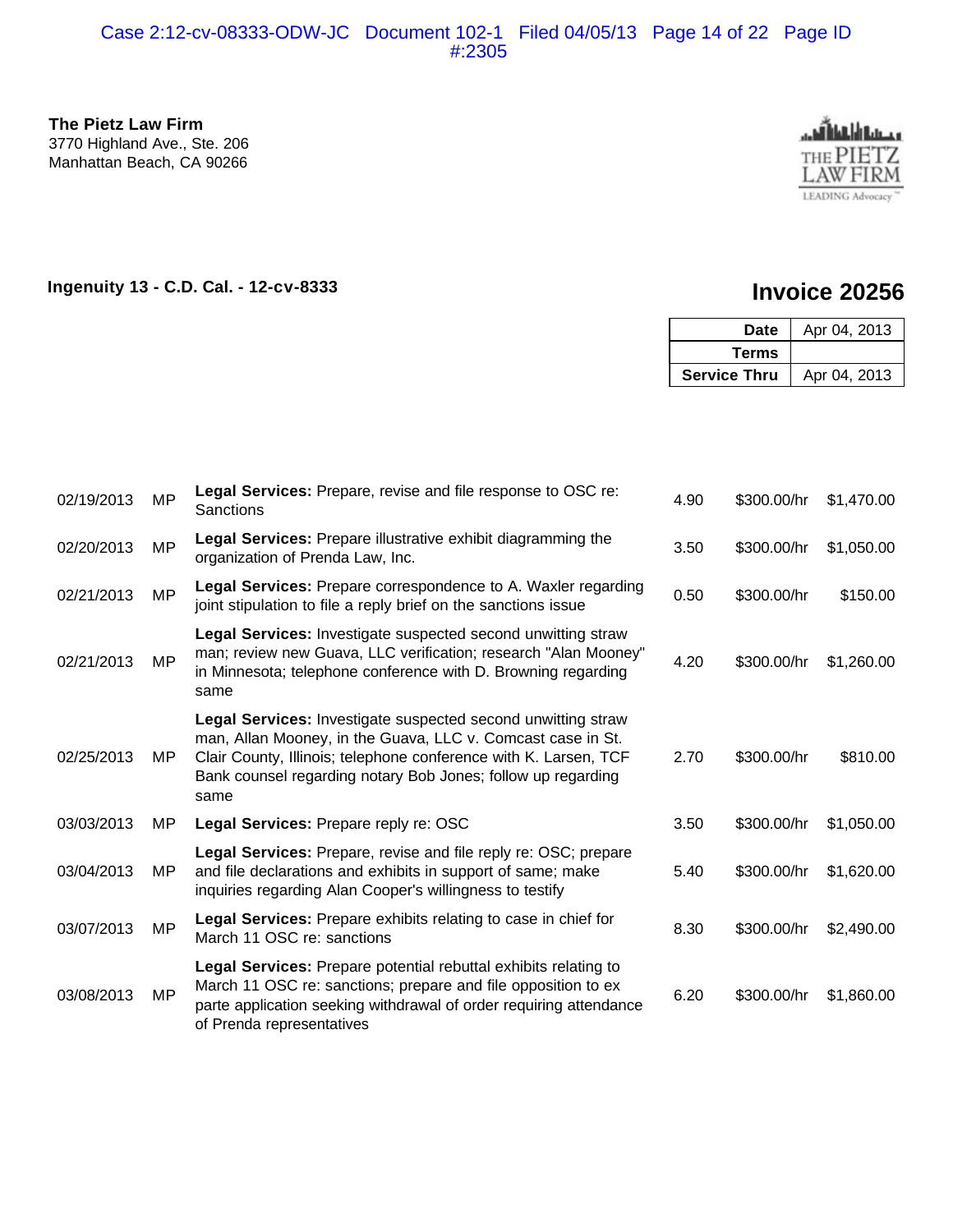#### Case 2:12-cv-08333-ODW-JC Document 102-1 Filed 04/05/13 Page 15 of 22 Page ID #:2306



#### **Ingenuity 13 - C.D. Cal. - 12-cv-8333 Invoice 20256**

| Date                | Apr 04, 2013 |
|---------------------|--------------|
| Terms               |              |
| <b>Service Thru</b> | Apr 04, 2013 |

| The Pietz Law Firm<br>3770 Highland Ave., Ste. 206<br>Manhattan Beach, CA 90266 |           |                                                                                                                                                                                                                                                                                                                                                                         |       |                     | LEADING Advocacy     |
|---------------------------------------------------------------------------------|-----------|-------------------------------------------------------------------------------------------------------------------------------------------------------------------------------------------------------------------------------------------------------------------------------------------------------------------------------------------------------------------------|-------|---------------------|----------------------|
|                                                                                 |           | Ingenuity 13 - C.D. Cal. - 12-cv-8333                                                                                                                                                                                                                                                                                                                                   |       |                     | <b>Invoice 20256</b> |
|                                                                                 |           |                                                                                                                                                                                                                                                                                                                                                                         |       | <b>Date</b>         | Apr 04, 2013         |
|                                                                                 |           |                                                                                                                                                                                                                                                                                                                                                                         |       | <b>Terms</b>        |                      |
|                                                                                 |           |                                                                                                                                                                                                                                                                                                                                                                         |       | <b>Service Thru</b> | Apr 04, 2013         |
| 03/09/2013                                                                      | <b>MP</b> | Legal Services: Prepare examination outline for (i) B. Gibbs; (ii)<br>J. Steele; (iii) Pl. Hansemeier; (iv) P. Duffy; (v) Pe. Hansemeier; (vi)<br>A. V.d. Hemel; and (vii) ISP representatives, for March 11 OSC re:<br>sanctions; prepare correspondence to B. Fox regarding inquiry as<br>to whether Verizon was ever actually served with Court's discovery<br>order | 4.50  | \$300.00/hr         | \$1,350.00           |
| 03/11/2013                                                                      | <b>MP</b> | Legal Services: Travel to and from OSC re: sanctions; conduct<br>examination of B. Gibbs and various other witnesses                                                                                                                                                                                                                                                    | 6.10  | \$300.00/hr         | \$1,830.00           |
| 03/12/2013                                                                      | <b>MP</b> | Legal Services: Coordinate preparation of transcript of voicemails<br>played at 3/11 OSC hearing re: sanctions                                                                                                                                                                                                                                                          | 0.40  | \$300.00/hr         | \$120.00             |
| 03/13/2013                                                                      | MP        | Legal Services: Prepare and file notices of lodging                                                                                                                                                                                                                                                                                                                     | 0.80  | \$300.00/hr         | \$240.00             |
| 03/20/2013                                                                      | <b>MP</b> | <b>Legal Services: Review declaration filed by A. Waxler regarding</b><br>service on the additional parties ordered to appear at the 4/2 OSC<br>re: Sanctions; prepare correspondence to A. Waxler regarding<br>additional addresses to be used to effect service                                                                                                       | 0.50  | \$300.00/hr         | \$150.00             |
| 04/01/2013                                                                      | <b>MP</b> | Legal Services: Prepare exhibits and examination outlines for 4/2<br>OSC hearing re: sanctions                                                                                                                                                                                                                                                                          | 10.20 | \$300.00/hr         | \$3,060.00           |
| 04/04/2013                                                                      | ΜP        | Legal Services: Appear at 4/4/13 OSC hearing re: sanctions                                                                                                                                                                                                                                                                                                              | 0.50  | \$300.00/hr         | \$150.00             |
|                                                                                 |           | In Reference To: Pre-Service Litigation (Expenses)                                                                                                                                                                                                                                                                                                                      |       |                     |                      |
| <b>Date</b>                                                                     | By        | <b>Expenses</b>                                                                                                                                                                                                                                                                                                                                                         |       |                     | <b>Amount</b>        |
| 12/20/2012                                                                      | <b>MP</b> | Advanced Costs: One to One Messenger & Courier Service, Invoice No. 1357 for<br>\$118                                                                                                                                                                                                                                                                                   |       |                     | \$118.00             |
| 12/20/2012                                                                      | MP        | Advanced Costs: One to One Messenger & Courier Service, Invoice No. 1330 for<br>\$118                                                                                                                                                                                                                                                                                   |       |                     | \$118.00             |
| 12/20/2012                                                                      | ΜP        | Advanced Costs: Ace Attorney Service, Invoice No. 109038 for \$44.00                                                                                                                                                                                                                                                                                                    |       |                     | \$44.00              |
| 01/10/2013                                                                      | MP        | Advanced Costs: Ace Attorney Service, Invoice 110233, for \$113 for delivery of<br>courtesy copies to Judge on 12/19/12                                                                                                                                                                                                                                                 |       |                     | \$113.00             |

#### In Reference To: Pre-Service Litigation (Expenses) telephone, several times, the metal telephone and content telephone and content telephone and content telephone

| <b>Date</b> | Bv  | <b>Expenses</b>                                                                                                         | <b>Amount</b> |
|-------------|-----|-------------------------------------------------------------------------------------------------------------------------|---------------|
| 12/20/2012  | MP  | Advanced Costs: One to One Messenger & Courier Service, Invoice No. 1357 for<br>\$118                                   | \$118.00      |
| 12/20/2012  | MP  | Advanced Costs: One to One Messenger & Courier Service, Invoice No. 1330 for<br>\$118                                   | \$118.00      |
| 12/20/2012  | MP  | Advanced Costs: Ace Attorney Service, Invoice No. 109038 for \$44.00                                                    | \$44.00       |
| 01/10/2013  | MP. | Advanced Costs: Ace Attorney Service, Invoice 110233, for \$113 for delivery of<br>courtesy copies to Judge on 12/19/12 | \$113.00      |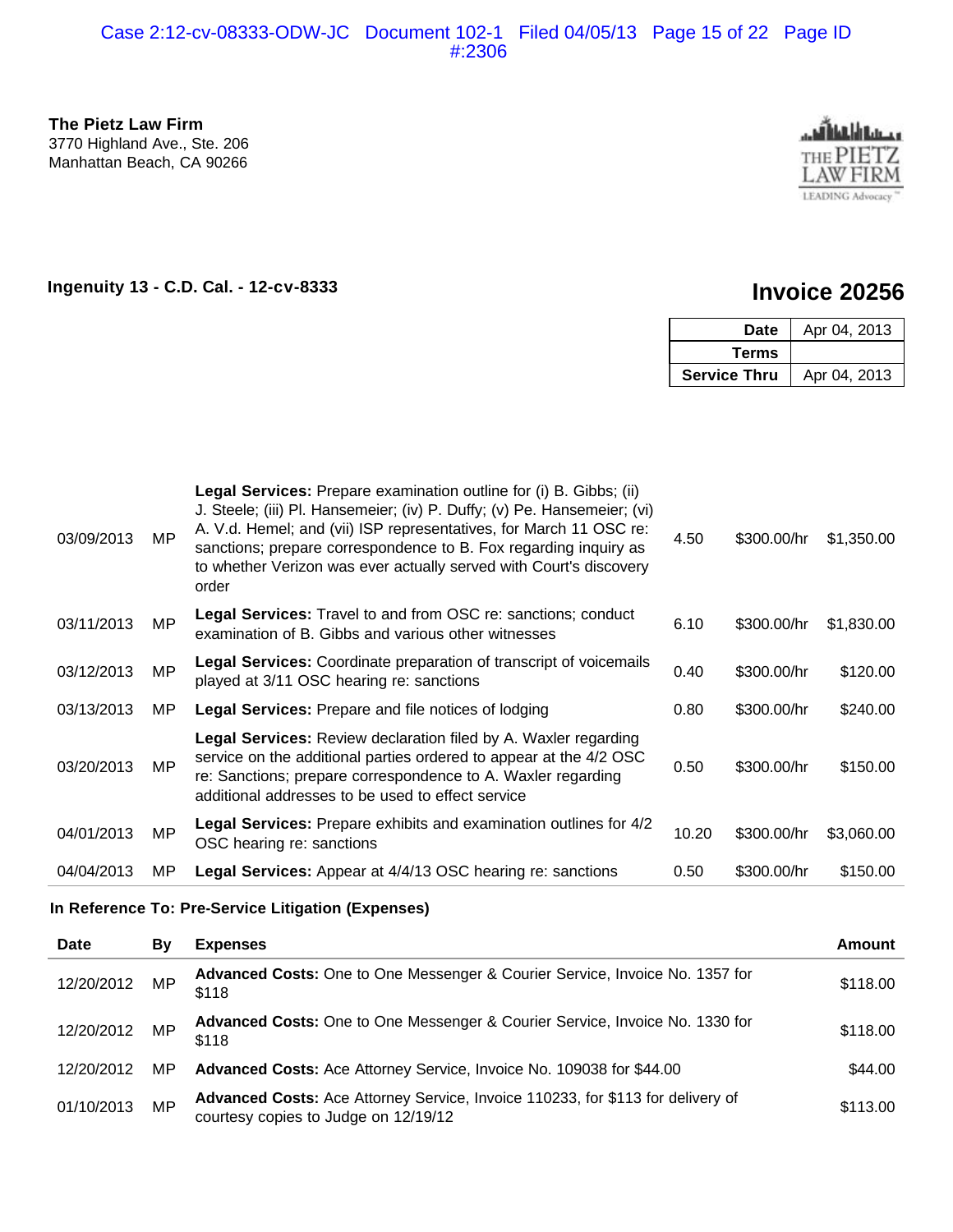**The Pietz Law Firm** 3770 Highland Ave., Ste. 206 Manhattan Beach, CA 90266



**Ingenuity 13 - C.D. Cal. - 12-cv-8333 Invoice 20256**

| Date                | Apr 04, 2013 |
|---------------------|--------------|
| Terms               |              |
| <b>Service Thru</b> | Apr 04, 2013 |

| 01/10/2013 | MP        | Advanced Costs: Ace Attorney Service, Invoice 110233, for \$43 for delivery of<br>courtesy copies to Judge on 12/21/12                                      | \$43.00  |
|------------|-----------|-------------------------------------------------------------------------------------------------------------------------------------------------------------|----------|
| 01/10/2013 | MP        | Advanced Costs: Ace Attorney Service, Invoice 110233, for \$102.38 for delivery of<br>courtesy copies to Judge on 12/03/12                                  | \$102.38 |
| 01/21/2013 | MP.       | <b>Advanced Costs: Investigator Fee</b>                                                                                                                     | \$150.00 |
| 02/20/2013 | MP        | Advanced Costs: Southwest Airlines for round-trip travel by Paul Godfread and Alan<br>Cooper from MSP to LAX on March 10-11, 2013; Confirmation No. G3AL3H. | \$857.20 |
| 02/26/2013 | MP        | Advanced Costs: Oscar Apperti, One to One Messenger & Courier Service, Invoice<br>No. 1359 for \$72                                                         | \$72.00  |
| 03/11/2013 | MP.       | Advanced Costs: Oscar Apperti, One-to-One, Inv. 1395 for \$72.00                                                                                            | \$72.00  |
| 03/11/2013 | MP        | <b>Advanced Costs: Professional Fees for Blair Chintella for:</b><br>Mailing: \$19.95<br>Two Notaries: \$7.50<br>Gas/Paper/Toner: \$10                      | \$37.45  |
|            |           | TOTAL: \$37.45                                                                                                                                              |          |
| 03/18/2013 | MP        | <b>Advanced Costs:</b> Kelli Norden and Associates, Inv. 82625, for Audiotape<br>Transcription                                                              | \$75.00  |
| 03/19/2013 | <b>MP</b> | <b>Advanced Costs:</b> Katie Thibodeaux, Court Reporter, for transcript of proceedings<br>March 11, 2013.                                                   | \$285.60 |
| 03/25/2013 | <b>MP</b> | Advanced Costs: Ace Attorney Service, Invoice No. 113213 dated 3/21/13, for<br>delivery of courtesy copies to Judge                                         | \$138.63 |

| <b>Previous Balance</b>     | \$0.00      |
|-----------------------------|-------------|
| <b>Total Invoice Amount</b> | \$38,376.26 |
| <b>Total Expenses</b>       | \$2,226.26  |
| <b>Total Legal Services</b> | \$36,150.00 |
| <b>Total Hours</b>          | 120.50 hrs  |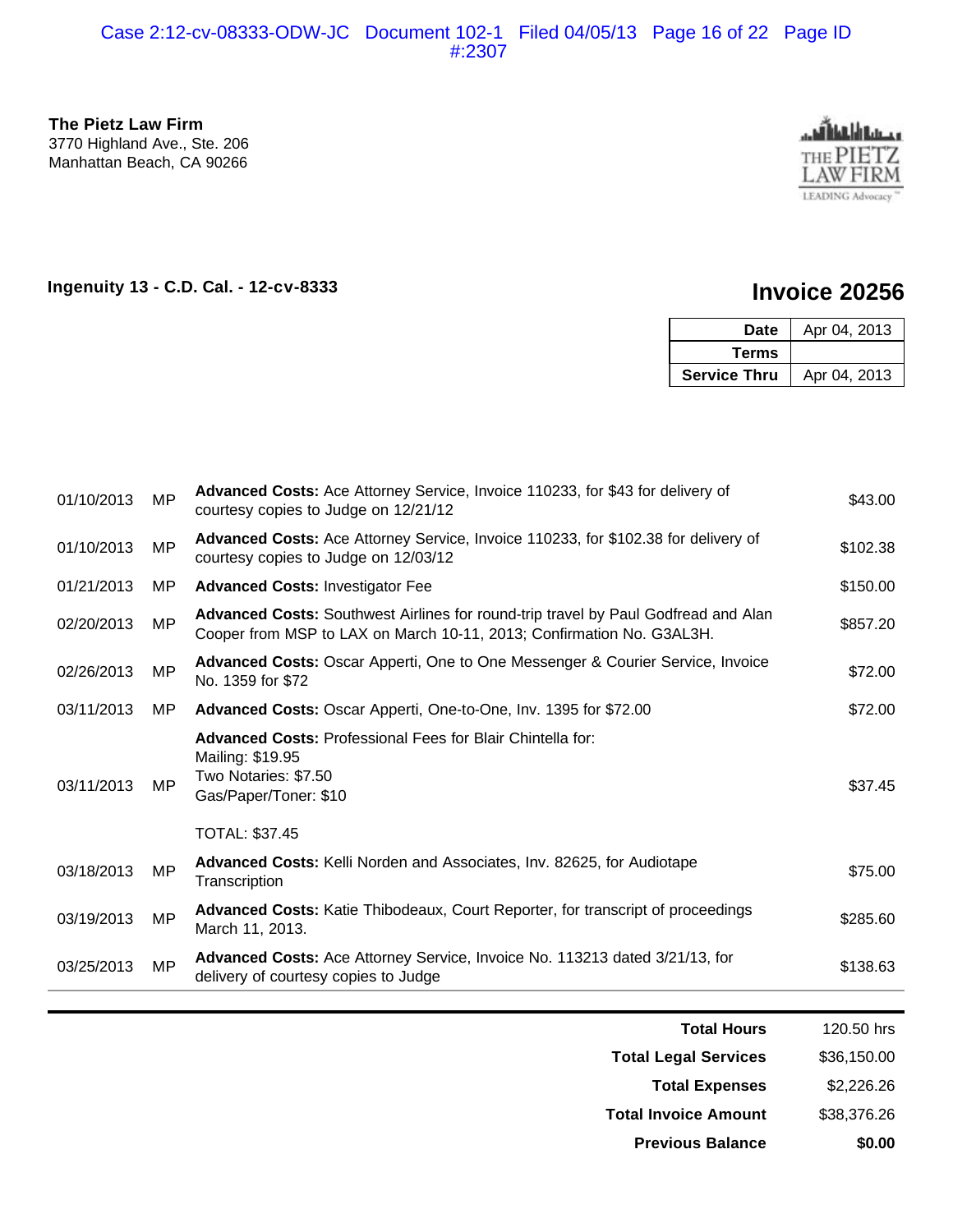#### **The Pietz Law Firm** 3770 Highland Ave., Ste. 206 Manhattan Beach, CA 90266



### **Ingenuity 13 - C.D. Cal. - 12-cv-8333 Invoice 20256**

| Date                | Apr 04, 2013 |
|---------------------|--------------|
| <b>Terms</b>        |              |
| <b>Service Thru</b> | Apr 04, 2013 |

**Balance (Amount Due)**  $$38,376.26$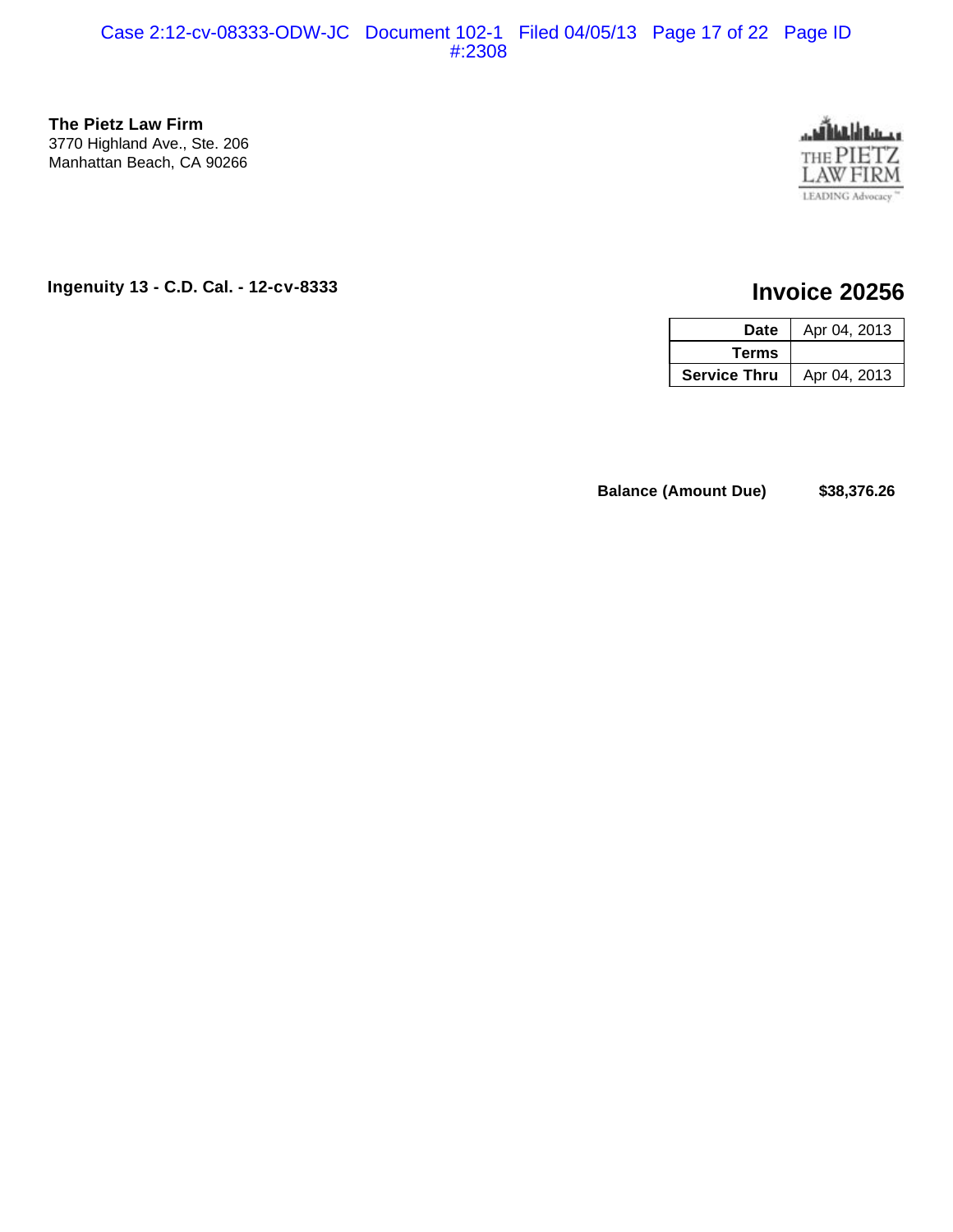## **EXHIBIT E**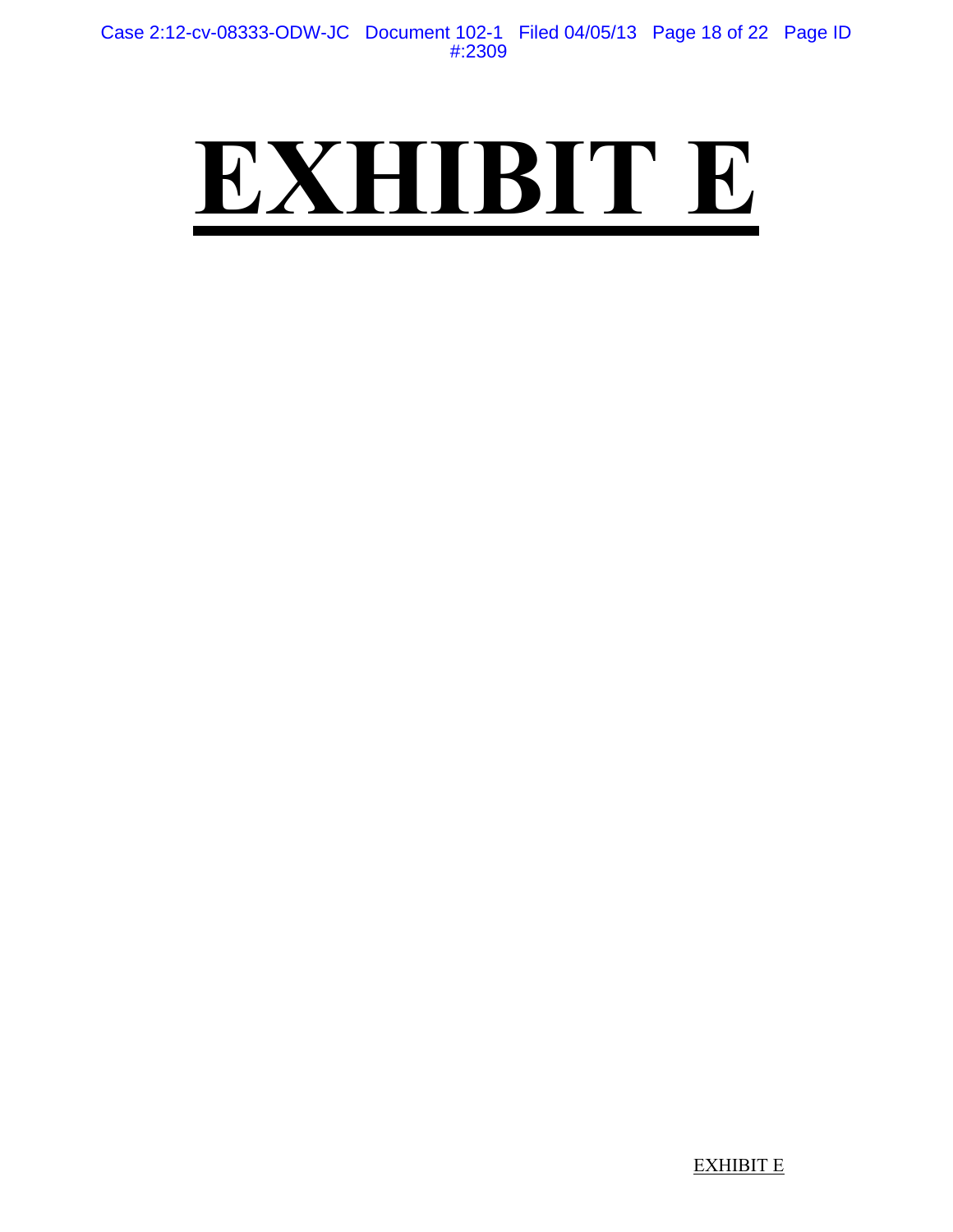|                  |                                                                                                                                                                                                       | Case 2:12-cv-08333-ODW-JC Document 102-1 Filed 04/05/13 Page 19 of 22 Page ID<br>#:2310 |  |
|------------------|-------------------------------------------------------------------------------------------------------------------------------------------------------------------------------------------------------|-----------------------------------------------------------------------------------------|--|
|                  |                                                                                                                                                                                                       |                                                                                         |  |
|                  | Morgan E. Pietz (SBN 260629)<br>THE PIETZ LAW FIRM<br>3770 Highland Ave., Ste. 206<br>Manhattan Beach, CA 90266<br>mpietz@pietzlawfirm.com<br>Telephone: (310) 424-5557<br>Facsimile : (310) 546-5301 |                                                                                         |  |
| 5<br>6<br>7<br>8 | Nicholas Ranallo<br>371 Dogwood Way<br>Boulder Creek, CA 95006<br>nick@ranallolawoffice.com<br>Telephone: (831) 703-4011<br>Fax: (831) 533-5073                                                       |                                                                                         |  |
| 9                | Attorney for Putative John Doe in 2:12-cv-08333-ODW-JC                                                                                                                                                |                                                                                         |  |
| 10 <sup>1</sup>  | UNITED STATES DISTRICT COURT                                                                                                                                                                          |                                                                                         |  |
| 11               | <b>CENTRAL DISTRICT OF CALIFORNIA</b>                                                                                                                                                                 |                                                                                         |  |
| 12               | INGENUITY 13, LLC, a Limited                                                                                                                                                                          |                                                                                         |  |
| 13               | <b>Liability Company Organized Under</b>                                                                                                                                                              | Case Number: 2:12-cv-08333-ODW-JC                                                       |  |
| 14 <br>15        | the Laws of the Federation of Saint<br>Kitts and Nevis,                                                                                                                                               | Case Assigned to:                                                                       |  |
| 16               |                                                                                                                                                                                                       | District Judge Otis D Wright, II                                                        |  |
| 17               | Plaintiff,                                                                                                                                                                                            | Discovery Referred to:<br>Magistrate Judge Jacqueline Chooljian                         |  |
| 18               | V.                                                                                                                                                                                                    |                                                                                         |  |
| 19               | JOHN DOE,                                                                                                                                                                                             | Case Consolidated with Case Nos.:<br>2:12-cv-6636; 2:12-cv-6669; 2:12-cv-               |  |
| 20               | Defendant.                                                                                                                                                                                            | 6662; 2:12-cv-6668                                                                      |  |
| 21               |                                                                                                                                                                                                       | <b>DECLARATION OF NICHOLAS</b>                                                          |  |
| 22               |                                                                                                                                                                                                       | <b>RANALLO RE: FEES AND COSTS</b>                                                       |  |
| 23               |                                                                                                                                                                                                       |                                                                                         |  |
| 24<br>25         |                                                                                                                                                                                                       |                                                                                         |  |
| 26               |                                                                                                                                                                                                       |                                                                                         |  |
| 27               |                                                                                                                                                                                                       |                                                                                         |  |
| 28               |                                                                                                                                                                                                       |                                                                                         |  |
|                  |                                                                                                                                                                                                       | -1-                                                                                     |  |
|                  | <b>DECLARATION OF NICHOLAS RANALLO RE: FEES AND COSTS</b>                                                                                                                                             |                                                                                         |  |
|                  |                                                                                                                                                                                                       |                                                                                         |  |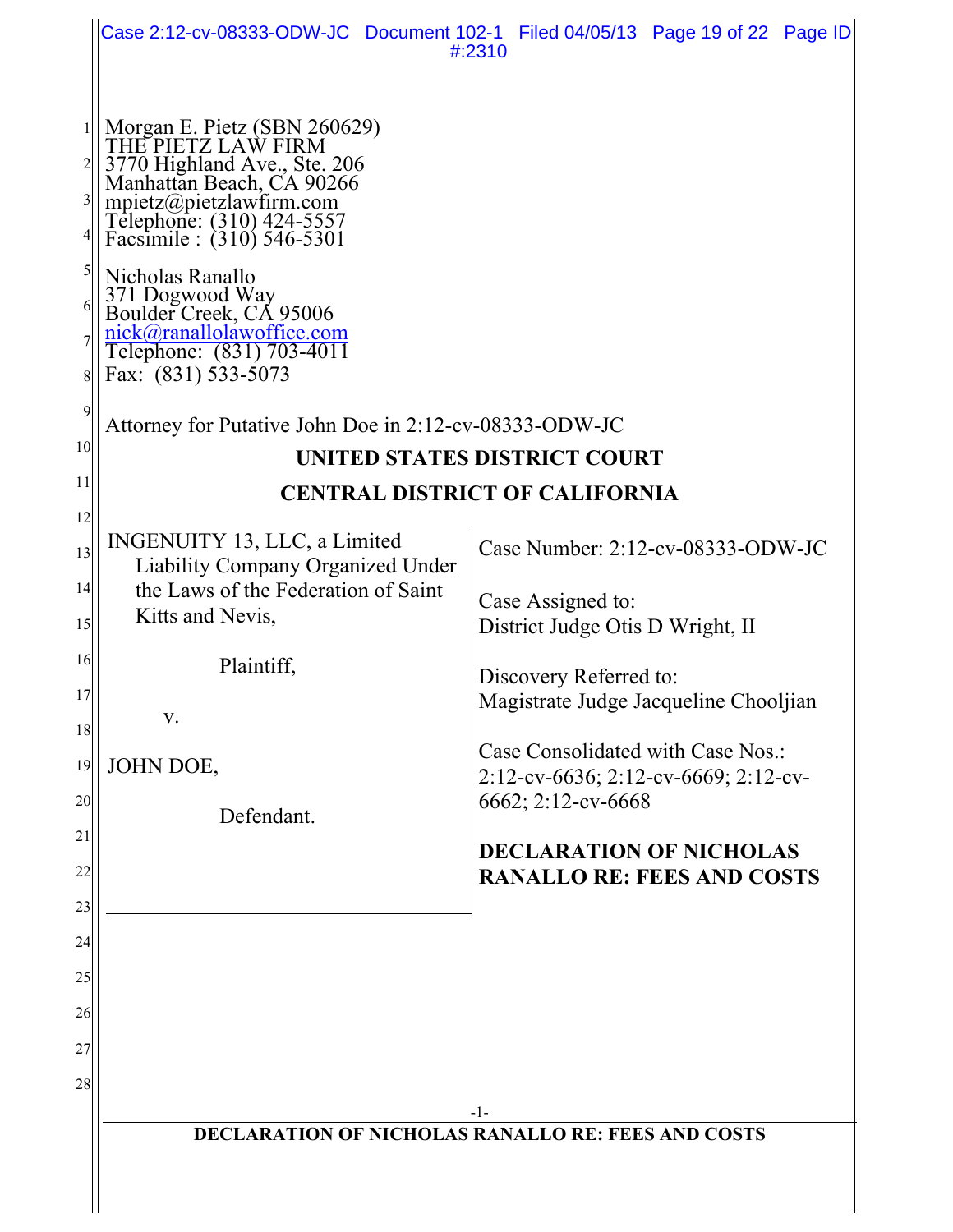Case 2:12-cv-08333-ODW-JC Document 102-1 Filed 04/05/13 Page 20 of 22 Page ID #:2311

### **DECLARATION OF NICHOLAS RANALLO RE: FEES AND COSTS**

1. I am an attorney duly licensed by the State Bar of California and admitted to the state and federal Courts of the State of California.

2. I am co-counsel for the putative defendant in *Ingenuity 13, LLC v. John Doe*, C.D. Cal. No. 12-cv-8333-ODW-JC.

3. I graduated *cum laude* from Tulane Law School in May, 2007.

4. I passed the July 2007 New York Bar Examination and was admitted to practice in July, 2008.

5. I previously worked as an associate for Stern & Montana, LLP from approximately May, 2008 until September 2010 as a litigation associate.

6. While working at Stern & Montana, I passed the July 2010 California Bar Exam, and was admitted to practice in this state in January, 2011.

7. I have represented a large number of defendants and putative "Doe" defendants accused of similar BitTorrent copyright infringement, including successfully defendant a number of individuals sued by AF Holdings during its litigation campaign.

8. I have determined that my billing rate is reasonable by consulting three sources: (i) the "Laffey Matrix" issued by the United State Department of Justice; (ii) the "Adjusted Laffey Matrix," which is a similar measure used by private law firms; and (iii) a recent survey of hourly billing rates published by the San Francisco Daily Journal.

9. According to the Department of Justice's Laffey Matrix, a true and correct copy of which is attached hereto as Exhibit A, for the year June 1, 2012 to May 31, 2013, the benchmark for an attorney with 4-7 years experience (such as me) is *\$290 per hour*. *See Viveros v. Donahoe*, 2013 U.S. Dist. LEXIS 46867 (C.D. Cal. Mar. 27, 2013) (Morrow, J.) (noting that "The Laffey Matrix reports that. . .a reasonable rate for an attorney with four to seven years of experience is \$290 an hour [fn 31]" but explaining in footnote 31 that "The court's experience suggests that these average rates are somewhat

#### **DECLARATION OF NICHOLAS RANALLO RE: FEES AND COSTS**

15

16

17

18

19

20

21

22

23

24

25

26

27

28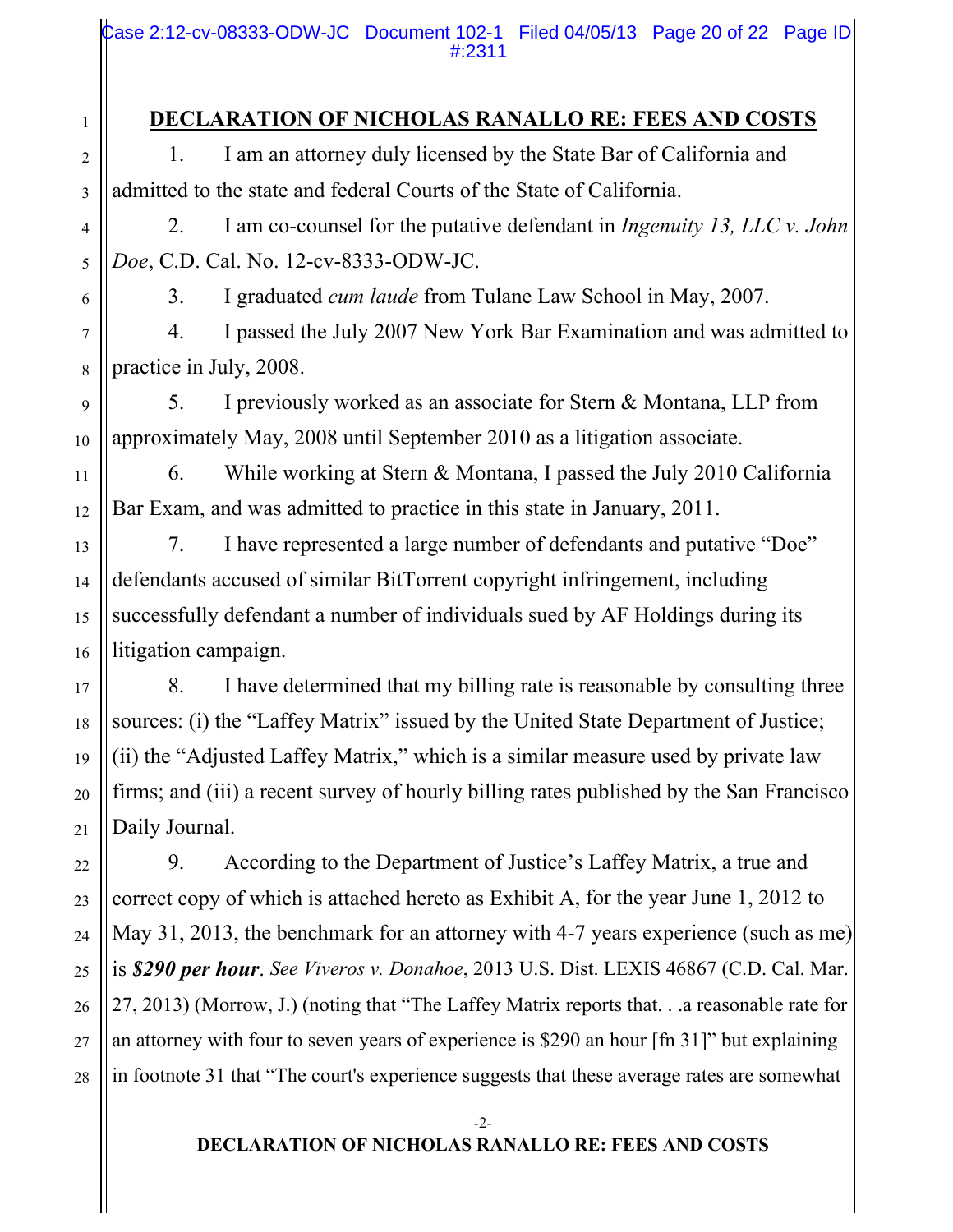low for the Los Angeles legal community.")

10. According to the "Adjusted Laffey Matrix", a true and correct copy of which is attached hereto as Exhibit B, prepared not by the DOJ, but by private litigants after reviewing DOJ methodology, the rate for a lawyer with 4-7 years experience is *\$383 per hour*. *See, Kempf v. Barrett Bus. Servs.*, No. C-06-3161 SC, 2007 U.S. Dist. LEXIS 89447 (N.D. Cal. Nov. 20, 2007) (finding attorneys' requested fees reasonable when compared to rates in the Adjusted Laffey Matrix).

11. According to the August 10, 2012, edition of the San Francisco Daily Journal, a true and correct copy of which is attached hereto as Exhibit C, the reasonable hourly rate for attorneys in the Los Angeles area is significantly higher than the rate suggested by the Laffey Matrix. According to this survey, the 2012 average billing rate in the Los Angeles market was *\$550 per hour* for an associate, up from \$516 per hour in 2011.

12. I have significant skill and experience dealing with this type of case and with this particular plaintiff. I estimate that I represent approximately 50+ John Doe defendants in similar actions, including several other cases that have been filed by the same plaintiffs' attorneys, Prenda Law, Inc.

13. Based on my (i) big-firm experience, (ii) sustained focus on intellectual property issues, (iii) practical experience litigating this particular type of case, and (iv) with reference to the fee benchmarks noted above, I believe that my current billing rate of \$300 per hour is reasonable, if not on the low end for an attorney with my skill and experience in these types of cases.

14. I have reasonably expended 6.5 hours in defense of this action. This is comprised of 6 hours in court on March 11, 2013 and another half hour in court on April 2, 2013. At a reasonable hourly rate of \$300/hour, this amounts to \$1950 in attorney fees.

27 28 15. In addition, I have incurred \$333.60 in costs associated with this action, comprised of two round trip tickets from Northern California to LAX, including

1

2

3

4

5

6

7

8

9

10

11

12

13

14

15

16

17

18

19

20

21

22

23

24

25

26